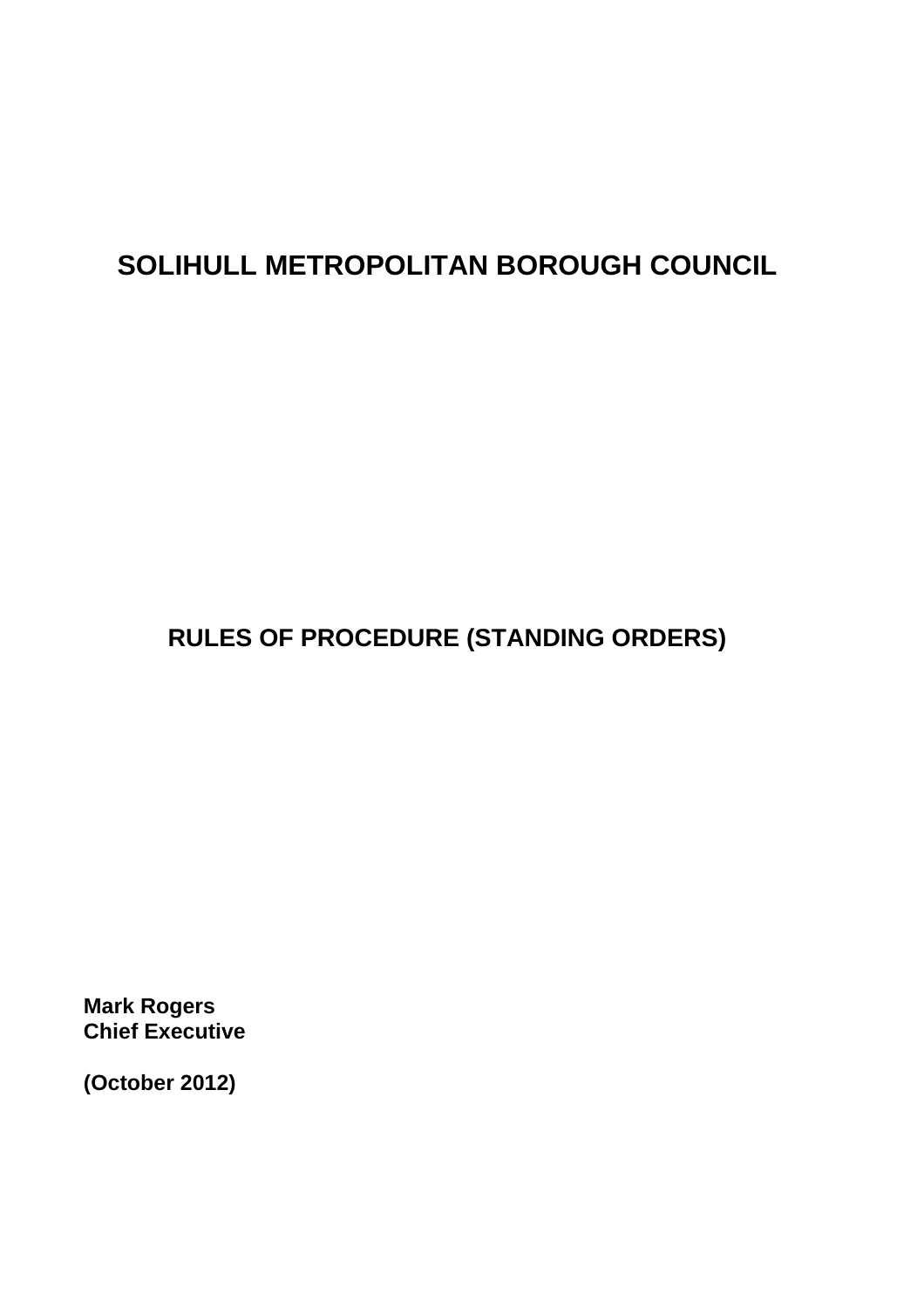## RULES OF PROCEDURE (STANDING ORDERS)

## **RULES OF PROCEDURE (STANDING ORDERS)**

# **CONTENTS**

| 1.  |                                                                           |
|-----|---------------------------------------------------------------------------|
| 2.  |                                                                           |
| 3.  |                                                                           |
| 4.  |                                                                           |
| 5.  |                                                                           |
| 6.  |                                                                           |
| 7.  |                                                                           |
| 8.  |                                                                           |
| 9.  |                                                                           |
| 10. |                                                                           |
| 11. |                                                                           |
| 12. |                                                                           |
| 12A | PRESENTATION OF PETITIONS BY MEMBERS OF THE PUBLIC AT COUNCIL MEETINGS 13 |
| 12B | 13<br><b>DEBATE ON PETITION</b>                                           |
| 13. |                                                                           |
| 14. |                                                                           |
| 15. |                                                                           |
| 16. |                                                                           |
| 17. |                                                                           |
| 18. |                                                                           |
| 19. |                                                                           |
| 20. |                                                                           |
| 21. |                                                                           |
| 22. |                                                                           |
| 23. |                                                                           |
| 24. |                                                                           |
|     |                                                                           |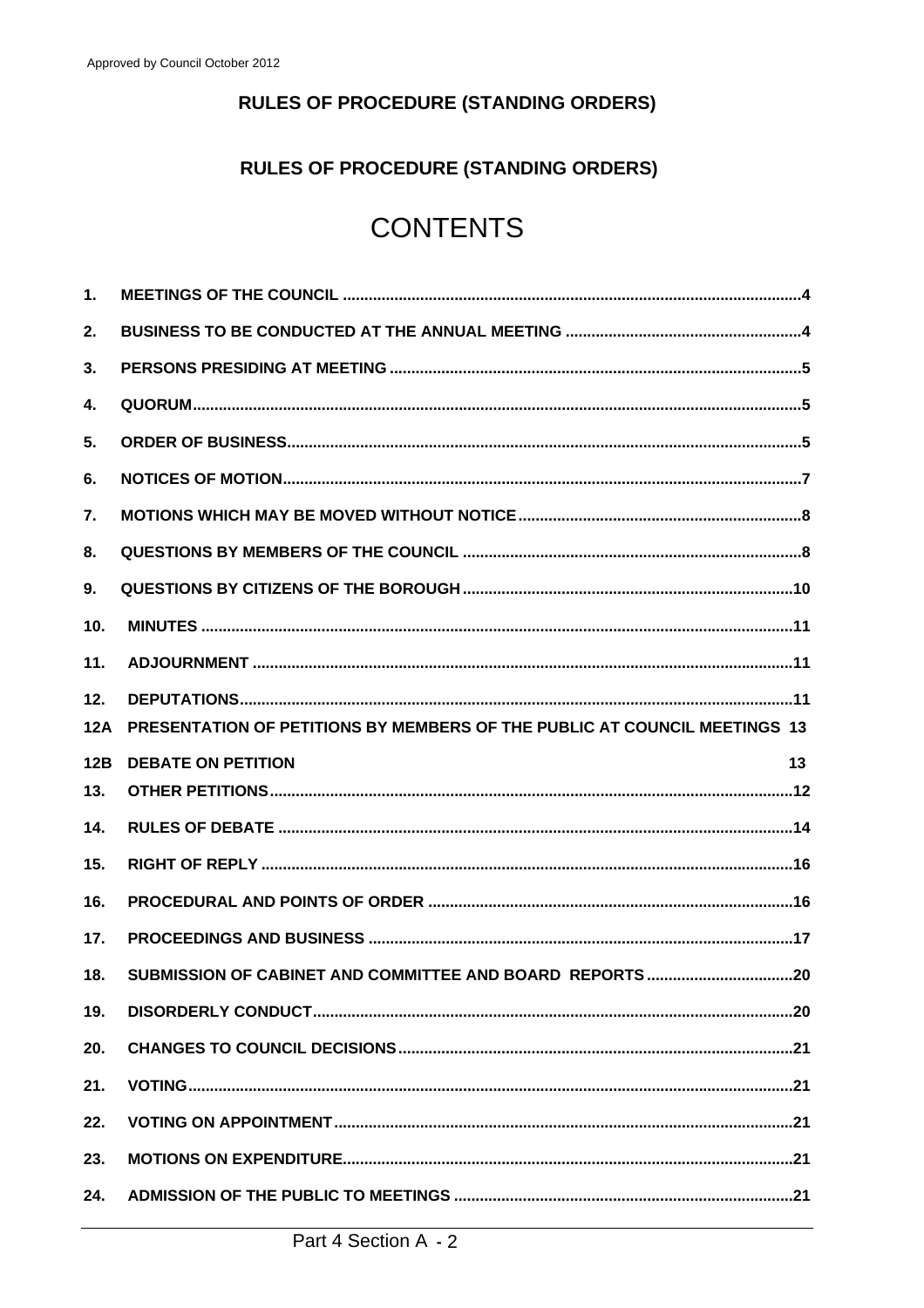| 25. |                                                                                            |
|-----|--------------------------------------------------------------------------------------------|
| 26. | <b>CANVASSING OF AND RECOMMENDATIONS BY MEMBERS FOR STAFF APPOINTMENTS22</b>               |
| 27. |                                                                                            |
| 28. |                                                                                            |
| 29. |                                                                                            |
| 30. |                                                                                            |
| 31. |                                                                                            |
| 32. |                                                                                            |
| 33. |                                                                                            |
| 34. |                                                                                            |
| 35. |                                                                                            |
| 36. |                                                                                            |
| 37. |                                                                                            |
| 38. | ELECTION OF CHAIRMAN AND VICE-CHAIRMAN OF COMMITTEES AND BOARDS26                          |
| 39. |                                                                                            |
| 40. |                                                                                            |
| 41. | QUORUM OF COMMITTEES, BOARDS AND TASK AND FINISH GROUPS 27                                 |
| 42. |                                                                                            |
| 43. | STANDING ORDERS TO APPLY TO COMMITTEES, BOARDS AND TASK AND FINISH<br><b>GROUPS</b><br>.27 |
| 44. | DIRECTIONS TO COMMITTEES, BOARDS AND TASK AND FINISH GROUPS 28                             |
| 45. | <b>ATTENDANCE AT MEETINGS OF COMMITTEE,</b>                                                |
| 46. |                                                                                            |
| 47. |                                                                                            |
| 48. |                                                                                            |
| 49. |                                                                                            |
| 50. |                                                                                            |
| 51. |                                                                                            |
| 52. |                                                                                            |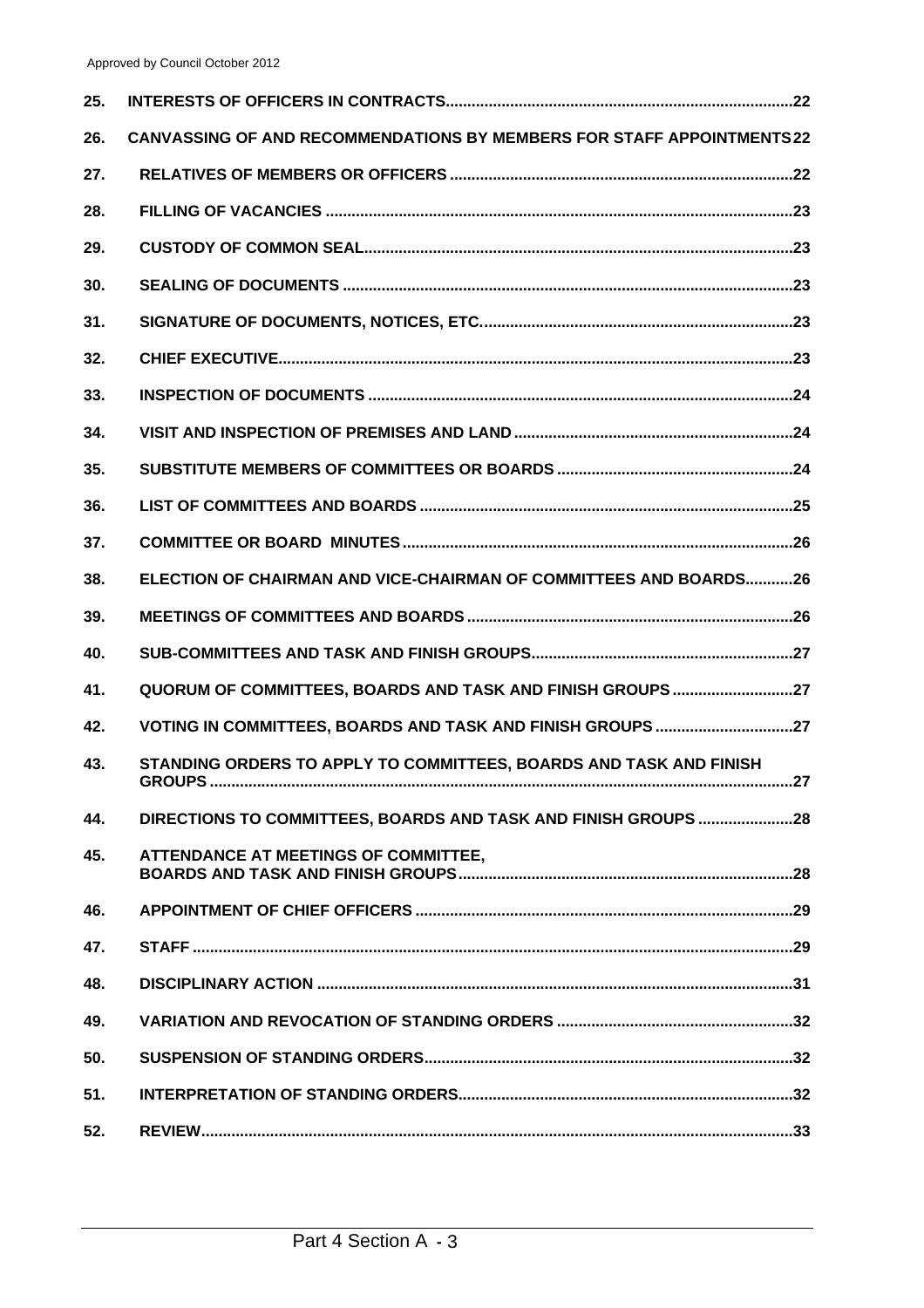## **PROCEDURAL STANDING ORDERS**

In these Standing Orders, any reference to "him" or "his" shall have the same meaning as a reference to "her" or "hers" and vice versa.

## **1. MEETINGS OF THE COUNCIL**

- (1) The annual meeting of the Council shall be held
	- (a) in a year of ordinary elections to the Council, on the eighth day after the retirement of Councillors or such other day within the twenty-one days immediately following the day of retirement as the Council may fix;
	- (b) in any other year, on such day in the month of May as the Council may fix, unless the Council otherwise determine in accordance with Schedule 12 to the Local Government Act, 1972.
- (2) The Council may in every year hold, in addition to the annual meeting, such other meetings as the Council may determine.
- (3) An extraordinary meeting of the Council may be called at any time by the Mayor;
- (4) If the Mayor refuses to call an extraordinary meeting of the Council after a requisition for that purpose signed by five Members of the Council has been presented to him, or if, without so refusing, the Mayor does not call an extraordinary meeting within seven clear days after the requisition has been presented to him, any five Members of the Council on that refusal or on the expiration of those seven clear days, as the case may be, may immediately call an extraordinary meeting of the Council.
- (5) The time and place of meetings will be determined by the Chief Executive and notified in the summons.

## **2. BUSINESS TO BE CONDUCTED AT THE ANNUAL MEETING**

- (1) To elect the Mayor and the Deputy Mayor.
- (2) The approval of the minutes of the last meeting (if appropriate).
- (3) To elect the Leader of the Council (in the event of a change in Leader as provided for in these Standing Orders).
- (4) To appoint at least one Board as an Overview and Scrutiny Board, a Standards Committee and such other committees as the Council considers appropriate to its functions (as set out in Part 3, Table 1 of this Constitution) but, subject to any statutory provision in that behalf: -
	- (a) Shall not appoint any Member of a Committee or Board so as to hold office later than the next annual meeting of the Council;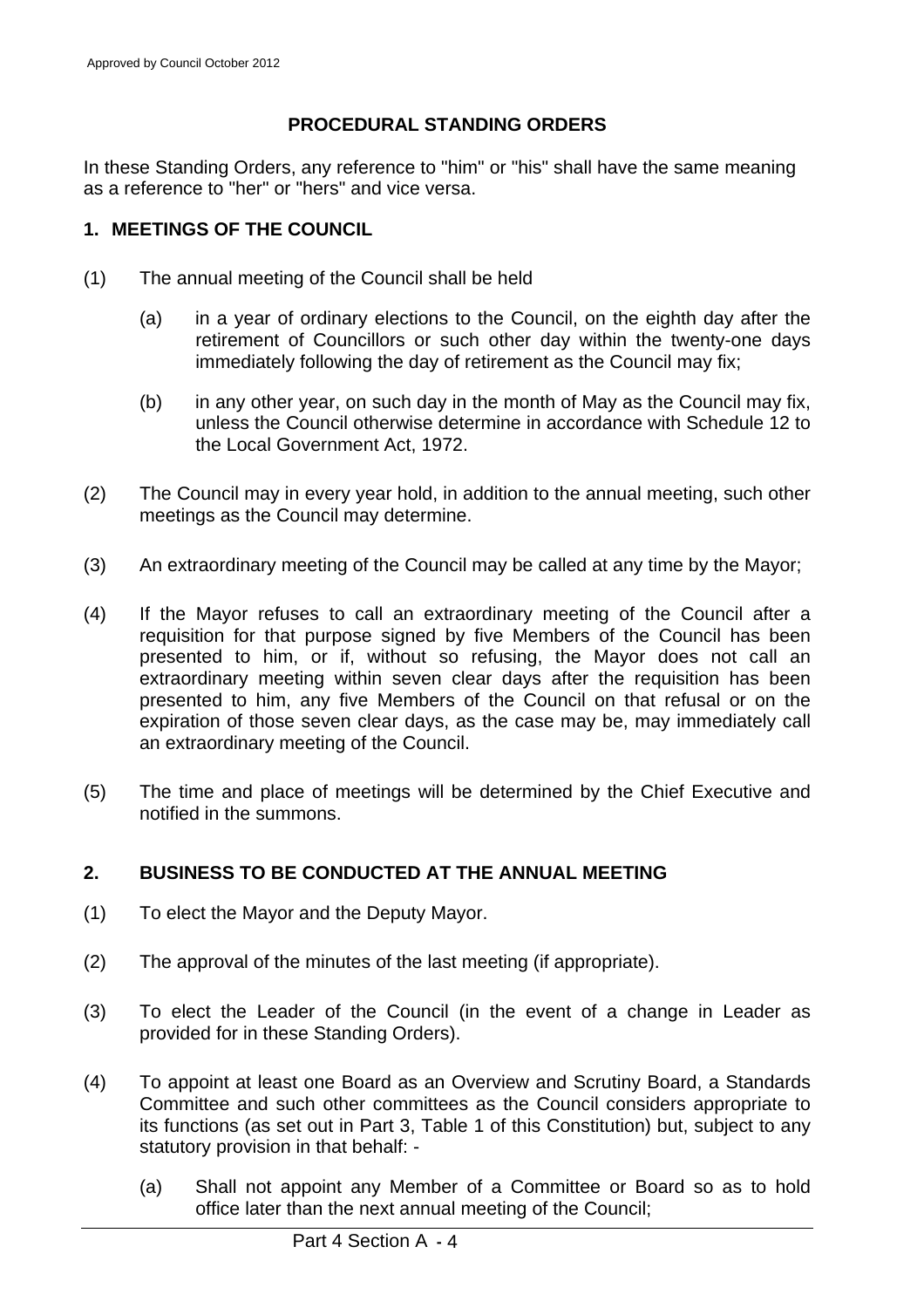- (b) May dissolve or alter the membership or terms of reference of any Committee or Board.
- (5) To decide the size and terms or reference of Committees or Boards;
- (6) To decide the allocation of seats to political groups in accordance with the political balance rules;
- (7) To receive nominations of Councillors to serve on each Committee or Board and outside body to which the Council makes appointment;
- (8) To appoint to those Committees, Boards and outside bodies except where appointments to those bodies has been delegated by the Council or under its executive arrangements is exercisable only by the Cabinet;<sup>1</sup>
- (9) To approve a programme of ordinary meetings of the Council for the year; and
- (10) To consider any business set out in the notice convening the meeting.

#### **3. PERSONS PRESIDING AT MEETING**

- (1) At the meeting of the Council the Mayor, if present, shall preside.
- (2) If the Mayor is absent from a meeting, the Deputy Mayor, if present, shall preside, and if both the Mayor and the Deputy Mayor are absent, another Member of the Council chosen by the Members of the Council present shall preside.
- (3) In these Standing Orders any reference to the Mayor shall, where the context so requires, include reference to the Deputy Mayor or other Member of the Council presiding at any meeting of the Council.

#### **4. QUORUM**

No business shall be transacted at a meeting of the Council unless at least one quarter of the whole number of the Members of the Council (13 Members) are present.

#### **5. ORDER OF BUSINESS**

- (1) The order of business at meetings of the Council shall be:-
- (2) Subject to (a)-(e) below, the order of business for council meetings can follow whatever order Council or the Chief Executive, in setting the notice, deems fit:-

l <sup>1</sup> Full Council resolved on  $8<sup>th</sup>$  February 2011 that the Chief Executive be granted delegated power to confirm the appointment of Councillors to serve on Committees and Boards, within the agreed allocation of places to political groups, to give effect to the wishes of the political Group Leaders.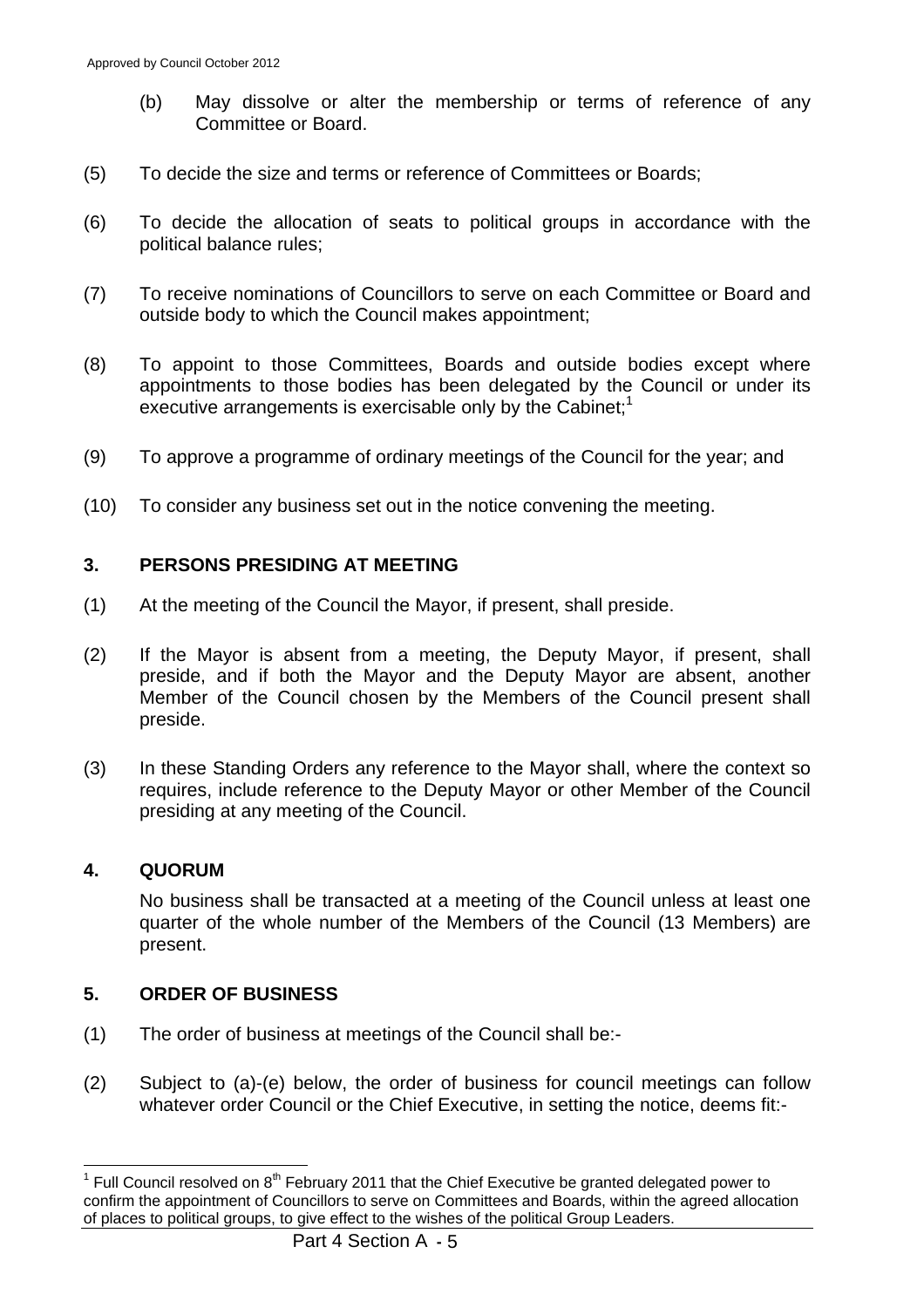- (a) To choose a person to preside if the Mayor and the Deputy Mayor be absent;
- (b) To transact any business required by statute to be done before any other business;
- (c) To approve as a correct record the minutes of the last meeting of the Council;
- (d) To receive any declarations of interest from Members;
- (e) To deal with business expressly required by statute to be done;
- (f) To receive petitions from Members of the Council and such communications as the Mayor may desire to lay before the Council;
- (g) To receive any announcements from the Mayor, Leader of the Council or members of the Cabinet;
- (h) To answer questions asked by residents of the Borough pursuant to Standing Order No.9;
- (i) To hear petitioners or deputations in accordance with Standing Order No.12;
- (j) To answer questions asked pursuant to Standing Order No.8 (30 minutes);
- (k) To dispose of business (if any) remaining from the last meeting;
- (l) Council Topic of debate (if necessary).
- (m) To consider notices of Motion in the order which they have been received.
- (n) To receive reports from the Leader of the Council, the Cabinet or individual members of the Cabinet including consideration of proposals from the Cabinet in relation to the Council's budget and policy framework and receive questions and answers on any of those reports;
- (o) To consider any reports and recommendations from Overview & Scrutiny Committees sent to Full Council for determination;
- (p) To receive decisions (as summarised bullet-points) and minutes from the Cabinet, Cabinet Portfolio Holders, including questions and answers relative to them and to consider any specific recommendations contained therein;
- (q) To receive reports on an alternate basis from the lead members appointed to the West Midlands Fire and Rescue Authority, the West Midlands Integrated Transport Authority and the West Midlands Police Authority/Solihull Community Housing and receive questions and answers in relation to such bodies;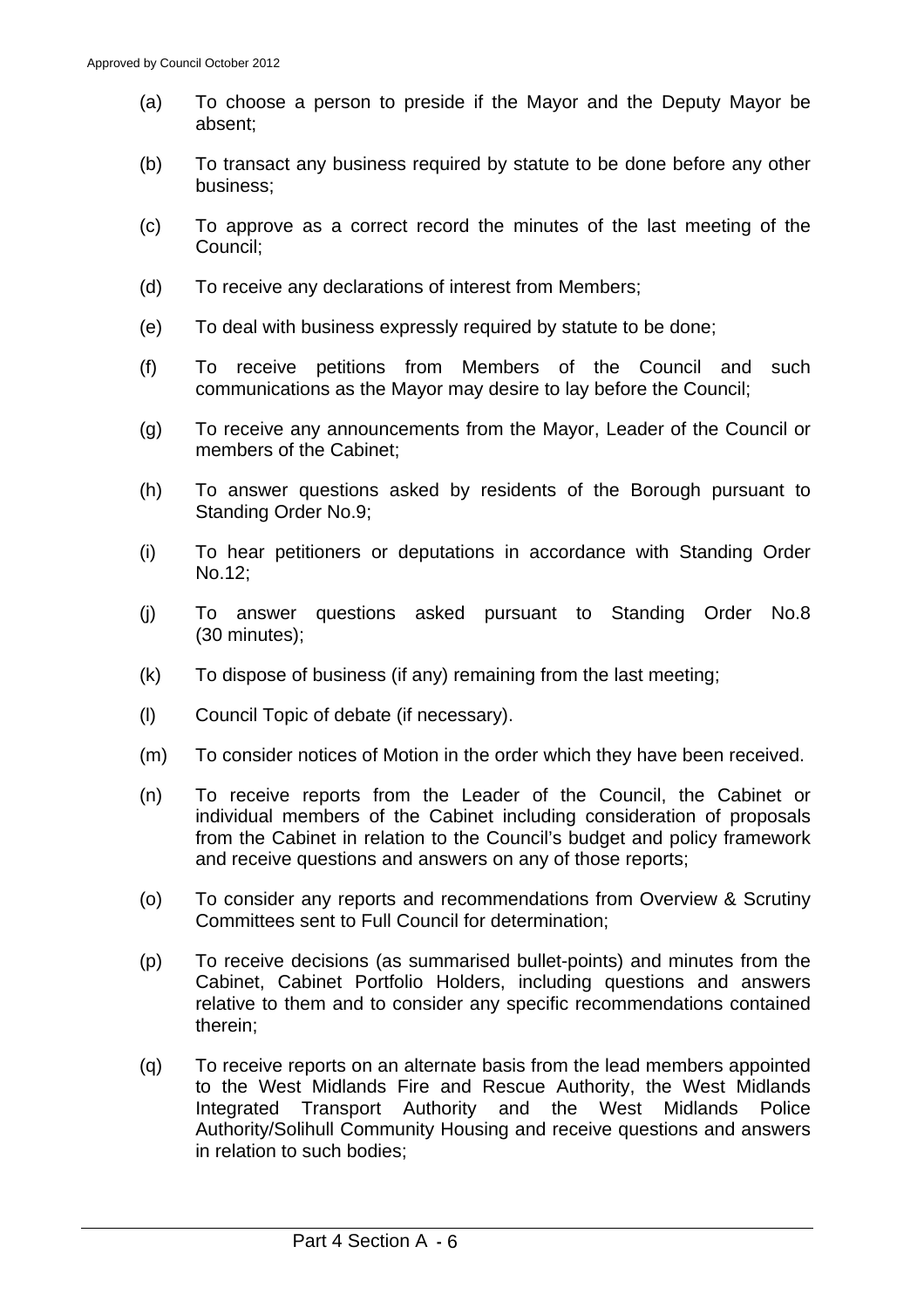- (r) To receive occasional reports from members of the Youth Parliament in Solihull (should reports be presented to Council at whatever point in proceedings it deems appropriate);
- (s) To receive and consider reports from the Chief Executive;
- (t) Questions by leaders of political groups to the Leader of the Council, a member of the Cabinet, a chairman of a committee, board, sub-committee or task and finish group;
- (u) To receive, for information, the minutes of Committee and Board meetings and to raise questioners thereunder;
- (v) To consider any other business specified in the summons to the meeting;
- (w) To answer any remaining questions not dealt with under (j).
- (3) Business falling under items (a), (b), (c), (d) or (e) of paragraph (1) shall not be displaced, but the order of business for other matters may be varied by a resolution passed on a motion (which need not be in writing), duly moved and seconded, which shall be moved and put without discussion.
- (4) At the invitation of the Mayor presentations may be made to Council by the Chief Executive, his nominated representative or external bodies and in these circumstances Standing Order 14 (Rules of Debate) are deemed to be suspended and no resolution requiring the suspension of Standing Orders shall be necessary.

#### **6. NOTICES OF MOTION**

- (1) Except as provided by Standing Orders No.7 every notice of motion shall be in writing<sup>2</sup> signed by the Member or Members of the Council giving the notice, and delivered at least seven clear days before the next meeting of the Council at the office of the Chief Executive.
- (2) The Chief Executive shall insert in the summons for every meeting of the Council all notices of motion duly given in the order in which they have been received, unless the Member giving such a notice has, when giving it, indicated in writing that he proposes to move it at some later meeting or has withdrawn it in writing.
- (3) If notice has been given of a motion and it has not been moved, it shall unless postponed by consent of the Council, be treated as abandoned and shall not be moved without fresh notice at a future meeting.
- (4) Motions for which notice has been duly given, the subject matter of which comes within the province of the Cabinet or any Committee or Board or more than one such Committee or Board shall, upon being moved and seconded, shall be debated or referred without discussion as the case may be to the Cabinet, or to such Committee or Board, as the Council may determine.

l

<sup>2</sup> "In writing" shall include by way of a properly received email.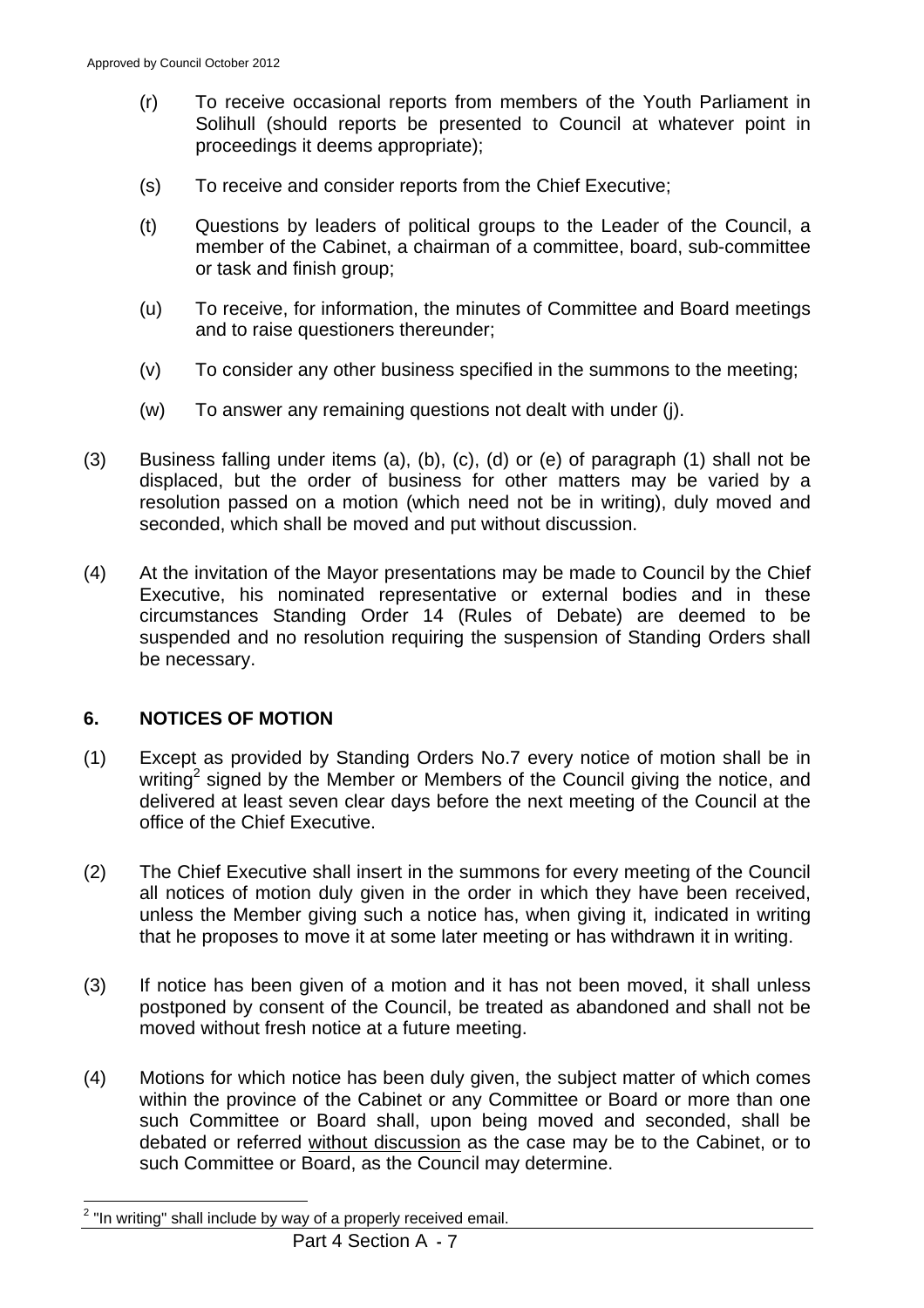(5) Every notice of motion shall be relevant to some question over which the Council have power, or which affects the Borough.

#### **7. MOTIONS WHICH MAY BE MOVED WITHOUT NOTICE**

The following motions may be moved without notice: -

- (a) To elect a Chairman of a meeting at which the motion is made;
- (b) Motions relating to the accuracy (only) of the Minutes, closure, adjournment, order of business, or moving to next business;
- (c) Reference to the Cabinet or a Committee or Board;
- (d) That the Council do resolve itself into Committee;
- (e) Appointment of a Committee, Board or its Members, so far as arising from an item mentioned in the summons to the meeting;
- (f) The adoption of proposals of the Cabinet in relation to the Council's budget and policy framework;
- (g) Adoption of reports and recommendations of Boards, officers and any consequent resolutions;
- (h) That leave be given to withdraw a motion;
- (i) Amendments to motions (subject to Standing Orders);
- (j) That an item of business specified in the summons have precedence;
- (k) Suspending Standing Orders (subject to the provisions of Standing Order No.50 which provides suspension if at least one half of the total number of Members of the Council (26 Members) are present and so agree or if a Committee or Board makes a recommendation for suspension);
- (l) Excluding the press;
- (m) Excluding the public;
- (n) That a Member named under Standing Order No.19 be not further heard or do leave the meeting;
- (o) Giving consent of the Council where the consent of the Council is required by these Standing Orders;
- (p) To vary the mode of voting.

#### **8. QUESTIONS BY MEMBERS OF THE COUNCIL**

(1) A Member of the Council who requires an answer to any question on the business of the Council may:-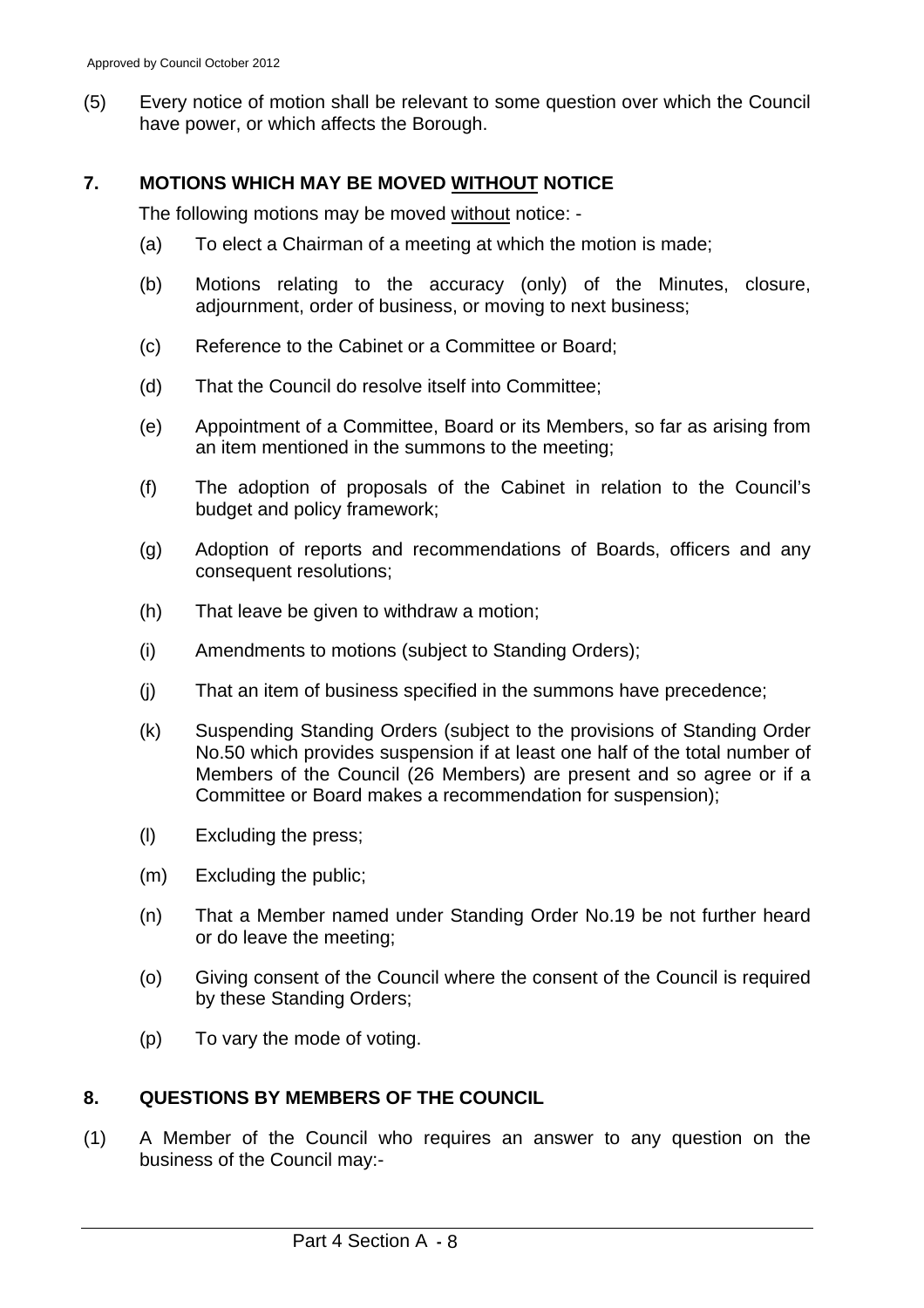- (a) If not later than 12.00 noon the day before the Council meeting notice in writing has been given to the Chief Executive by the Leader of a Group (or an Independent Member(s)) setting out the question(s), ask the Mayor, the Leader of the Council, a member of the Cabinet or Chairman of any Committee or Board any question(s) relating to the business of the Council, the Cabinet or the Committee or Board respectively; and
- (b) If, not later than 4.00 p.m. on the day of the Council Meeting, notice has been given to the Mayor, with the permission of the Mayor, as advised by the Chief Executive, put to the Leader of the Council, a member of the Cabinet or to the Chairman of any Committee or Board, questions relating to urgent business.
- (2) A Member of the Council giving written notice in accordance with paragraph (1) of this Standing Order may require in that notice that he be supplied with a written copy of the answer.
- (3) A Member of the Council may ask the Mayor, the Leader of the Council, a member of the Cabinet or Chairman of any Committee or Board any question relating to the business set out in the Minutes of the Council or the Committee or Board respectively without giving the notice referred to in paragraph (1) of this Standing Order but the Mayor, the Leader of the Council, a member of the Cabinet or Chairman shall if required by the questioner answer the question in writing during 14 clear days from the date of the meeting.
- (4) Every question shall be put by the Councillor seeking response only and answered without discussion except that when an answer has been given not more than two supplementary questions dealing with the same point and relevant to the first question may be asked, but if the person to whom a supplementary question is put is unable to reply at that time, he shall make a written reply within 14 clear days from the date of the meeting.
- (5) Where the reply to any question cannot conveniently be given orally, it shall be deemed a sufficient reply, unless adequate notice is given, if the answer is circulated to Members of the Council within 14 clear days of that meeting of the Council.
- (6) All questions asked under this Standing Order shall be questions of fact only and not of opinion.
- (7) No questions shall be put to an Officer of the Council except with the consent of the Council.
- (8) Any Member of the Council who desires to ask a question to the appropriate Member representative pursuant to Section 41 of the Local Government Act 1985 on the discharge of the functions of the West Midlands Fire and Civil Defence Authority or the West Midlands Integrated Transport Authority may do so as provided in the agenda for the meeting, provided that such Member has given notice in writing of his question to the Chief Executive not later than 7 clear days prior to the day of the meeting.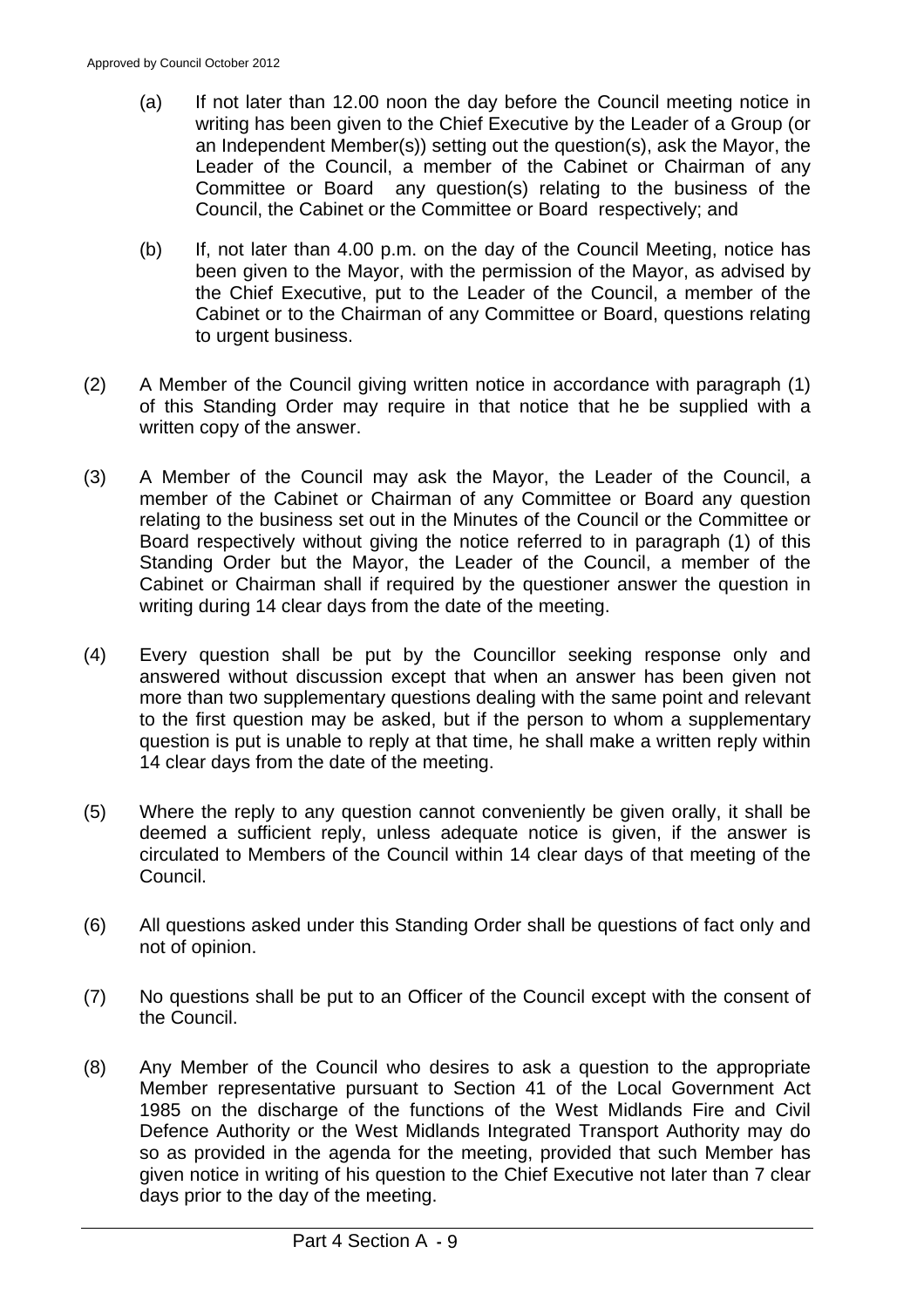- (9) Any Member of the Council who desires to ask a question to the appropriate Member representative pursuant to Section 12 of the Police and Magistrates' Courts Act 1994 on the discharge of the functions of the West Midlands Police Authority, may do so as provided in the agenda for the meeting, provided that such Member has given notice in writing of his question to the Chief Executive not later than 7 clear days prior to the day of the meeting.
- (10) Any Member of the Council who desires to ask a question to the appropriate Member representative pursuant to Section 71(5) of the Local Government and Housing Act 1989 on the activities of a company under Section 71 of that Act, may do so as provided in the agenda for the meeting, provided that such Member has given notice in writing of his question to the Chief Executive not later than 7 clear days prior to the day of the meeting.
- (11) The total time allocated for questions under Standing Order 8 including replies and discussion shall not exceed 30 minutes.
- (12) If at the end of the 30 minute period there are questions that are still unanswered, they shall be put and answered at the end of the public part of the Council agenda. Questions shall be asked in the Order advised by the Group Leaders/Independent Member(s) and shall be asked and answered in rotation.
- (13) Questions by Members of the Council must be asked by Members who gave notice of the question. If the questioner is not present, a written answer to the question shall be given.

## **9. QUESTIONS BY CITIZENS OF THE BOROUGH**

- (1) Any citizen residing in or working in the Borough of Solihull who requires an answer to any question of the business of the Council or on any issue over which the Council have power or which affects the Borough may not later than 12.00 noon the day before the Council Meeting, or of the Cabinet Member, Committee, Board, Task and Finish Group or Sub-Committee as the case may be, give notice in writing to the Chief Executive setting out the question and may put that question at that meeting of the Council or Cabinet Member, Committee or Board or Task and Finish Group or Sub-Committee to be answered by such Member as the Mayor or the Chairman (as the case may be) may designate.
- (2) A citizen giving written notice in accordance with paragraph (1) may require in that notice that he be supplied with a written copy of the answer.
- (3) Every question shall be put and answered without discussion except that in the Mayor's or Chairman's discretion supplementary questions dealing with the same point and relevant thereto, may be asked in order to clarify the original answer but the Member to whom any supplementary question is put shall if required by the questioner answer the question in writing during the period of 14 clear days from the date of the meeting.
- (4) No question shall be put to any officer of the Council.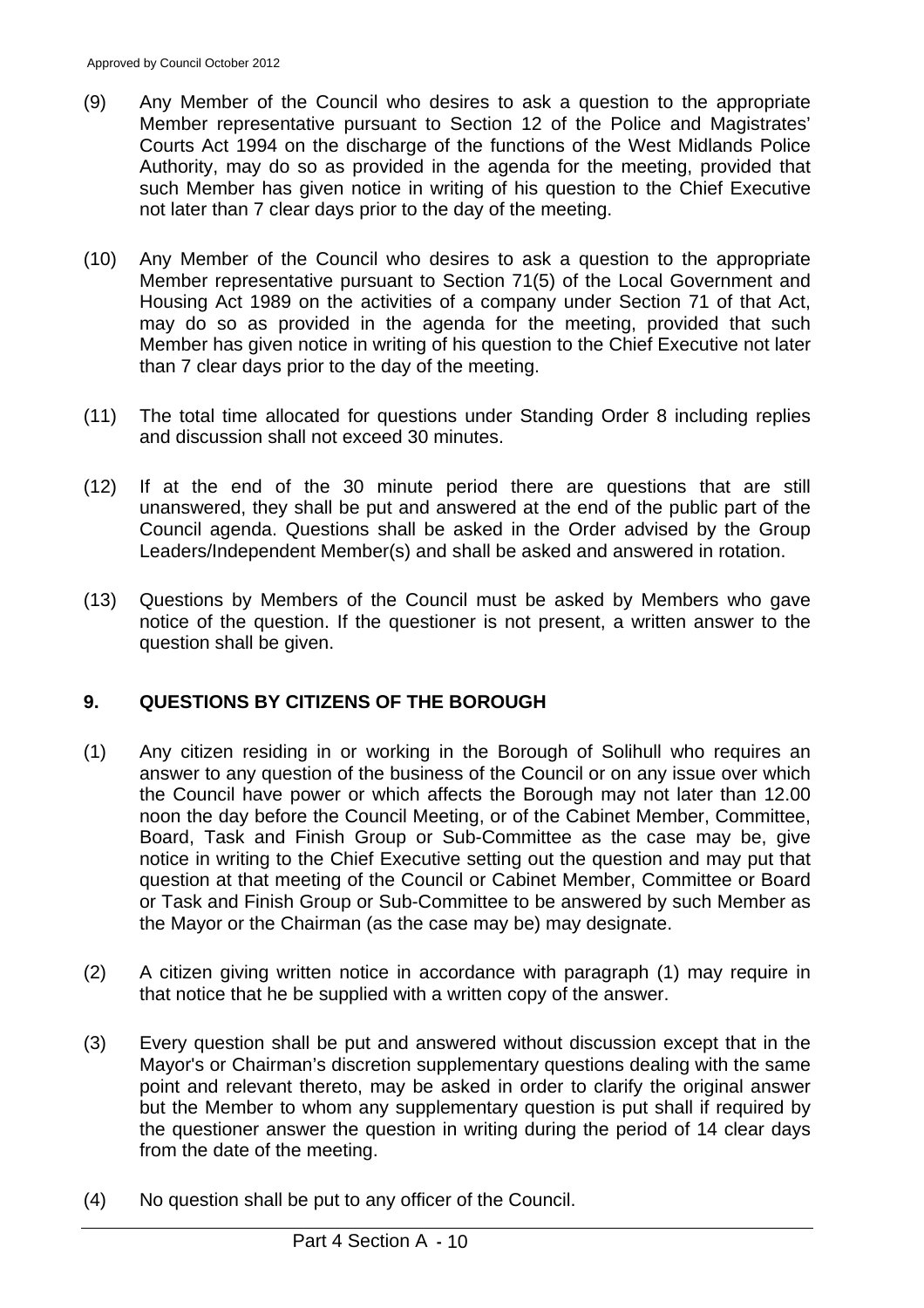- (5) There shall be a time limit of 30 minutes within which the Council shall deal with both questions under this Standing Order and Deputations under Standing Order No.12. At the expiry of the time limit the Mayor shall even if any questions or deputations still remain move to the next business of the Council provided that such questions shall be automatically referred to the relevant Cabinet Member, Committee or Board for consideration;
- (6) Similar provision shall be made in the proceedings of any Cabinet Member, Committee or Board or Sub-Committee immediately after the confirmation of the minutes of the previous meetings.
- (7) Questions by citizens of the Borough must be asked by the citizen who gave notice of the question. If the questioner is not present, a written answer to the question shall be given.

#### **10. MINUTES**

No motion or discussion shall take place upon the Minutes of the previous Council meeting, except upon their accuracy and any question of their accuracy shall be raised by motion.

#### **11. ADJOURNMENT**

- (a) The Council may by resolution adjourn any meeting to some other specified date, place and time, and such adjourned meeting shall be deemed a continuation of the original meeting. No business shall be transacted at any adjourned meeting which was not included in the notice convening the meeting of which it is an adjournment.
- (b) If circumstances make it impossible for a meeting to be held as convened or a quorum is not present within fifteen minutes of the time fixed for the commencement of the meeting, the meeting shall automatically stand adjourned.
- (c) When any meeting is adjourned to another day, other than the following day, notice of the adjourned meeting shall be sent to each Member of the Council, relevant Committee or Board specifying the business to be transacted, time and venue.
- (d) If at the end of a period of four hours from the commencement of a meeting any meeting of the Council, a Committee or Board or Task and Finish Group or Sub-Committee shall not have been concluded a break or interval of no more than twenty minutes shall be taken before any further business is transacted.

## **12. DEPUTATIONS3**

*Deputations are the means by which citizens may bring matters of concern before the Council. Deputations may be brought under these Standing Orders, to the Council, Committees, Boards,* 

l 3 Deputations to the Cabinet are dealt with under the Cabinet Procedure Rules.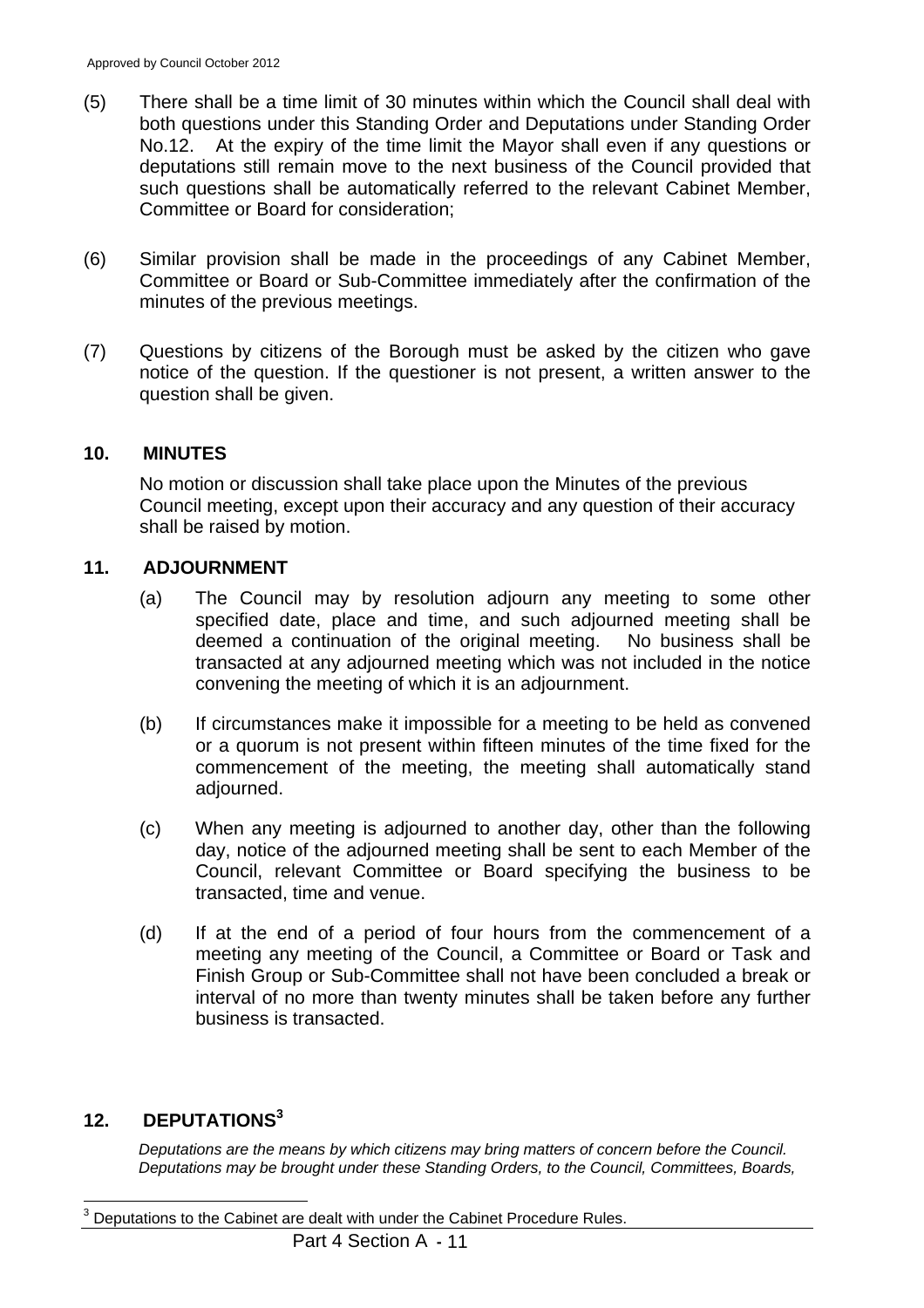*Task and Finish Groups and Sub-Committees. Deputations to the Cabinet are allowed under the Cabinet Procedure Rules.* 

- (1) This Standing Order applies to deputations to the full Council where citizens wish to address the full Council and deputations where citizens wish to address a Committee, Board, Task and Finish Group or Sub-Committee.
- (2) No such deputation shall be heard by the Council unless the hearing of it has been agreed by the Council itself or the relevant Committee or Board. The meeting may agree to hear the deputation at the meeting at which the request to be heard is considered (any Member may move by notice of motion duly given in accordance with Standing Order No.7 that any deputation shall be heard). There shall be no right for a deputation to be heard in private.
- (3) Deputations wishing to be heard shall send to the Chief Executive by 12 noon on the day before the meeting their desire to attend, a notice in writing stating the nature and object of the application or representation proposed to be made.
- (4) Deputations shall be permitted to address the Planning and Regulatory Committee or any of its Sub-Committees in respect of any Planning Application at the discretion of the Committee or Sub-Committee and in accordance with any procedure approved for that purpose;
- (5) Deputations may not request that a decision taken by the Planning Committee or any of its Sub-Committees in respect of any Planning Application be reopened.
- (6) The Chief Executive shall give notice of the deputation to Members attending a meeting at which the deputation is to be heard.
- (7) Any deputation must be introduced by a Member of the Council. No Member of the Council shall introduce more than one deputation. Speeches of the deputation and of the Member of the Council introducing them shall be limited to four minutes each.
- (8) Unless the meeting decides otherwise not more than one Member of a deputation shall be allowed to address the Council or the relevant Committee or Board. Their remarks must be strictly relevant to the subject matter contained in the notice or memorial.
- (9) An individual or organisation may address the Council or the appropriate Committee or Board, Task and Finish Group or Sub-Committee about a particular item on one occasion only unless there has been a material change in circumstances since the first occasion; and may address the full Council only if the right to address the relevant Committee or Board or Sub-Committee has not been exercised.
- (10) Unless the Council agree by a vote without discussion that it would be expedient to consider the subject matter of the deputation at the meeting at which it is heard, the representations therein shall stand referred without discussion to the appropriate Committee or Board of the Council for consideration and report to the next meeting of the Council.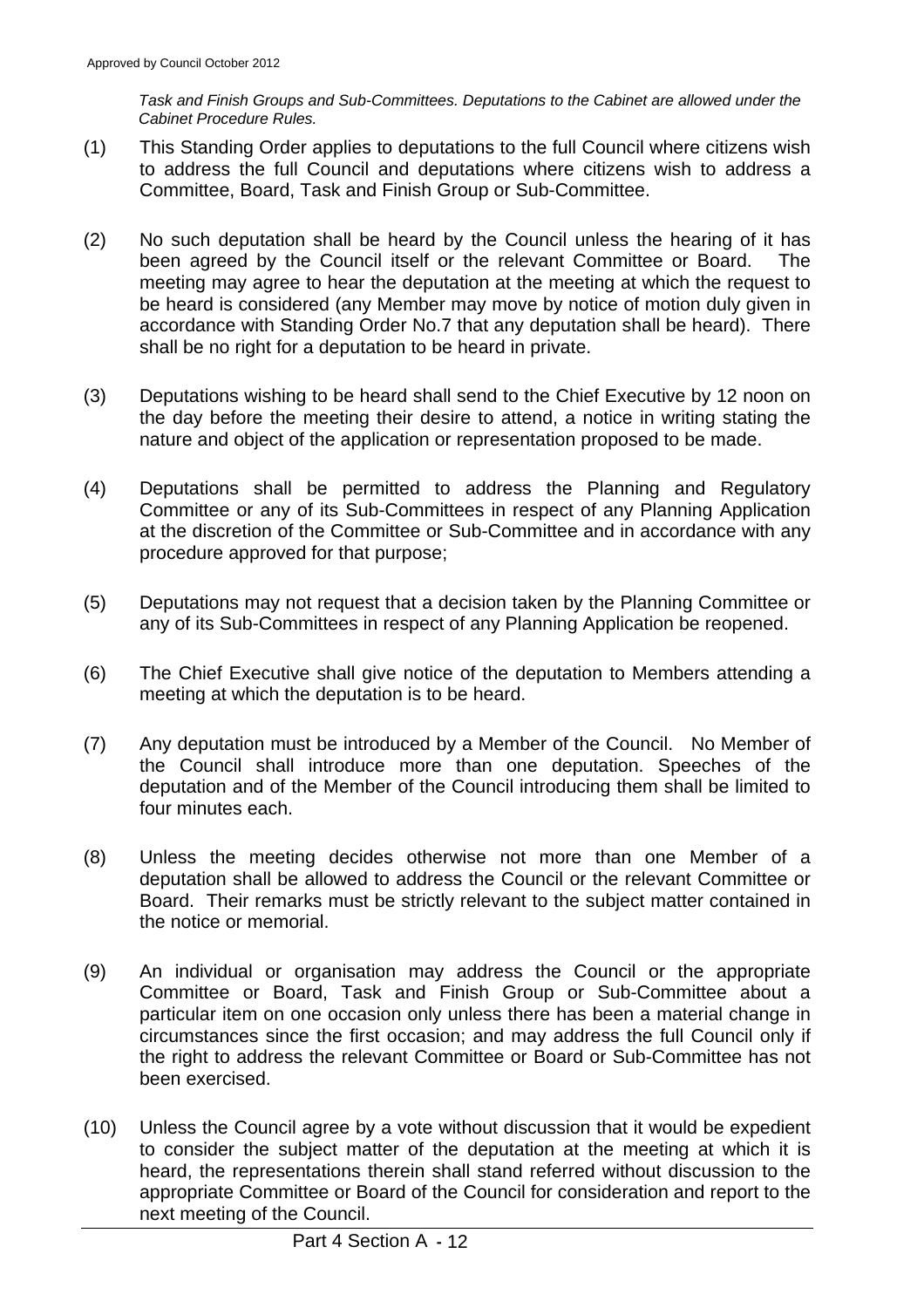- (11) There shall be a time limit of 30 minutes within which the Council shall deal with both deputations under this Standing Order **and** questions under Standing Order No.9. At the expiry of the time limit the Mayor shall notwithstanding that any questions or deputations remain move to the next business of the Council provided that such deputations shall be automatically referred to the relevant Overview and Scrutiny Board for consideration.
- (12) The Council or any Committee or Sub-Committee exercising powers to determine planning applications under town and country planning legislation may permit any person to address the meeting to make representations subject to such conditions as they shall decide.

#### **12A PRESENTATION OF PETITIONS BY MEMBERS OF THE PUBLIC AT COUNCIL MEETINGS**

(1) Subject to sub-paragraph (3), a member of the public may present a qualifying petition and speak for a maximum of five minutes.

(2) Subject to sub-paragraph (3), a member of the public may ask a member to present a qualifying petition on their behalf.

(3) A qualifying petition is a petition within the meaning of paragraphs 5, 6, 7, 9 and 12 of the Council's Petitions Scheme, notice of which has been given at least ten days before the day of the Council meeting.

#### **12B DEBATE ON PETITION**

(1) A qualifying petition with signatures meeting the threshold set out in paragraph 19 of the Council's Petitions Scheme will automatically trigger a debate of the Council, except where the petition is asking for a senior council officer to give evidence at a public meeting.

(2) A petition meeting the criteria set out in sub-paragraph (1) may be debated at the meeting at which it is presented, or at a later meeting.

(3) There shall be a guillotine on the debate of a petition of 15 minutes, after which the vote will be put, unless the Mayor at his or her discretion extends the debate.

- (4) The Council shall decide how to respond to the petition and shall decide either:
	- a) To take the action the petition requests.
	- (b) Not to take the action the petition requests for reasons stated in the debate.

(c) To commission further investigation into the matter, which may include reference to a particular committee for their views, prior to consideration at a future meeting of the Council.

(d) To refer the petition to Cabinet where it relates to an executive function, in which case the Council may make recommendations to Cabinet.

#### **13. OTHER PETITIONS**

All petitions other than:

- (a) Those submitted in accordance with the Council's Petitions Scheme
- (b) Those submitted to the Cabinet; or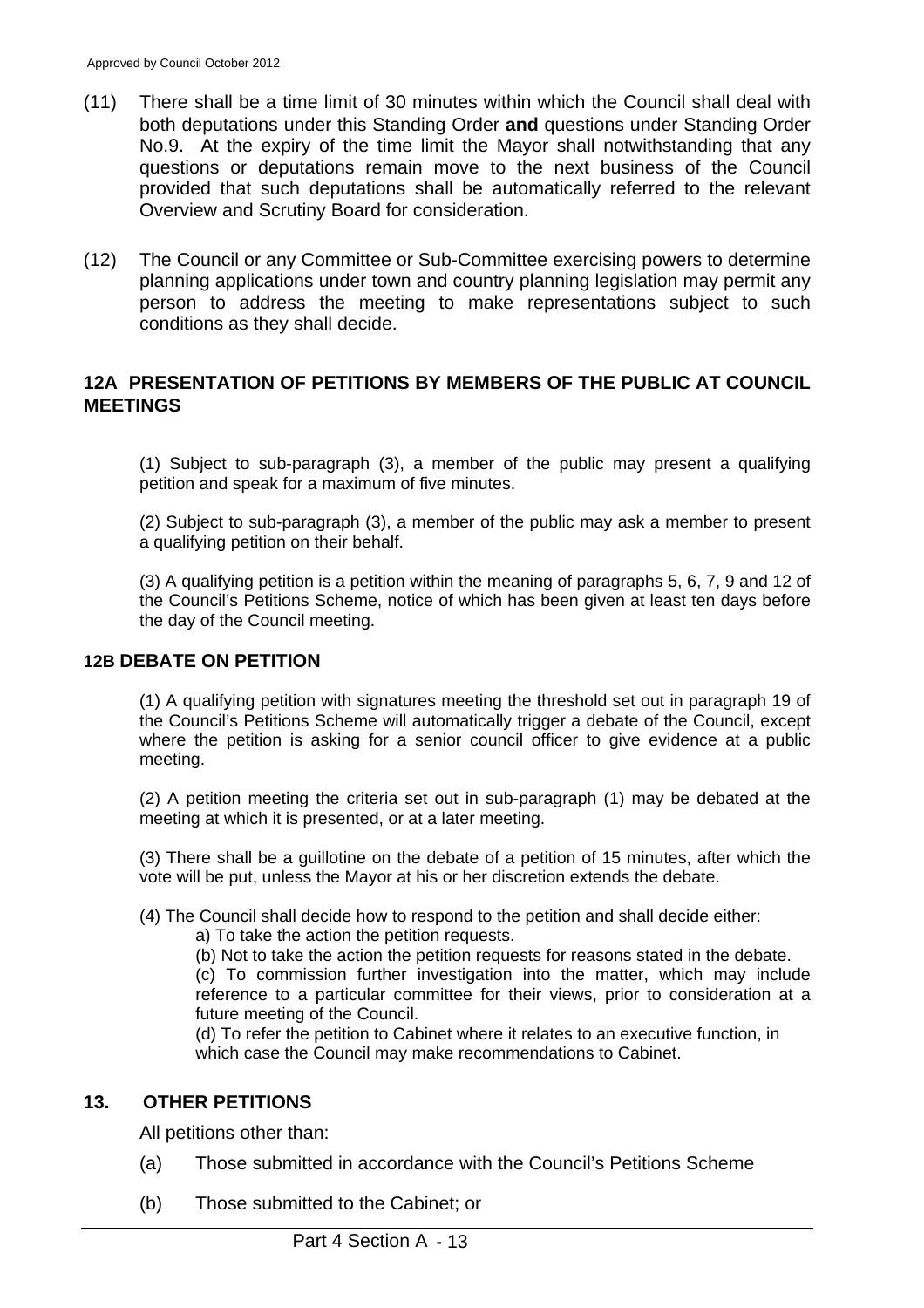(c) Those which suggest or request some action or decision on the part of the Council which would be in conflict with the decision of the Council taken within the six months period immediately preceding the date of submission of the petition;

shall in the first instance be referred by the Chief Executive to the appropriate Committee or Board who shall report on the petition to the Council as soon as possible.

#### **14. RULES OF DEBATE**

- (1) The proposer of a motion or an amendment shall state the terms of such motion or amendment before speaking to it.
- (2) A motion or amendment shall not be discussed unless it has been proposed and seconded and, unless notice has already been given in accordance with Standing Order No.6, it shall be written down and handed to the Mayor before it is further discussed or put to the meeting. Such motions and amendments shall be shared in written form with all Councillors.
- (3) A Member when seconding a motion or amendment may, if he then declares his intention to do so, reserve his speech until the end of the debate as the last speaker on that motion. Where the Member did not have the opportunity to exercise their right to speak, they shall be invited (but may decline) to address the Chamber.
- (4) A Member shall stand when speaking and shall address the Mayor. If two or more Members rise, the Mayor shall call on one to speak.
- (5) A Member shall direct his speech to the question under discussion or to a personal explanation or to a point of order which shall be raised before making such explanation. Except by consent of the Council and in the case of a Chairman's reply at the end of a debate, no speech shall exceed **seven minutes** in the case of the proposer of a motion or amendment and **four minutes** in any other case. No subsequent speech either of the proposer, seconder or by any substantive other Member of a further amendment shall exceed **four minutes**.
- (6) An amendment shall be relevant to the motion (and not introduce new matters) and shall be either:
	- (a) To leave out words;
	- (b) To leave out words and insert or add others;
	- (c) To insert or add words; or
	- (d) To divide the motion to several sub-parts;

but such omission, insertion or addition of words shall not have the effect of negating the motion before the Council.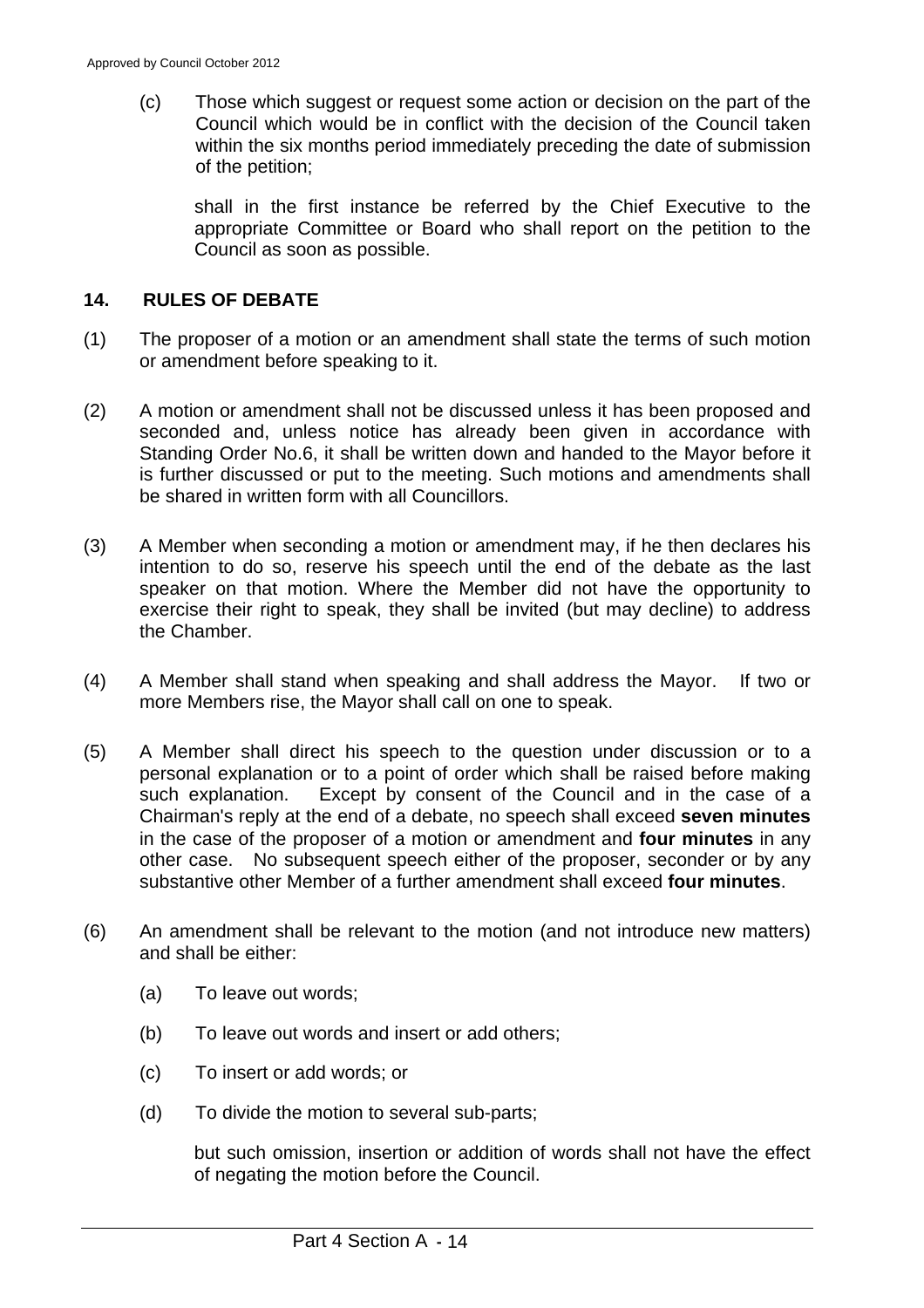- (7) Where during the course of a debate on an amendment to a motion to adopt the recommendations of the Cabinet or a Committee or Board, the Leader of the Council (in the case of the Cabinet) and the Chairman of the Committee or Board (in the case of a Committee or Board) indicates that he would be willing to accept the amendment, the Mayor shall inform the Council accordingly and a vote shall be taken on the amendment unless any Member expresses a wish to speak to the amendment in which case he shall be permitted to do so subject to the provisions of this Standing Order.
- (8) Where during the course of a debate on a motion to refer back to the Cabinet or a Committee or Board an item included in the report or recommendations of the Cabinet or a Committee or Board, the Leader of the Council (in the case of the Cabinet) and the Chairman of the Committee or Board (in the case of a Committee or Board) indicates his agreement to the item being referred back to the Cabinet or Committee or Board, the Mayor shall inform the Council accordingly and a vote shall be taken on the motion without further discussion unless the Mayor decides otherwise.
- (9) A further amendment shall not be moved until the Council shall have disposed of every amendment previously moved. Further amendments can then be moved **provided that** their details have been made known to the Mayor before the vote was taken on the first amendment.
- (10) If an amendment be rejected, other amendments of which proper notice has been given to the Mayor may be moved on the original motion as the substantive motion. If any amendment be carried the motion, as amended, shall take the place of the original motion and shall become the substantive motion upon which any further amendment may be moved.
- (11) A Member who has spoken on any motion shall not speak again while it is the subject of debate, except:
	- (a) To speak once on an amendment or further amendment moved by another Member;
	- (b) If the motion has been amended since he last spoke, to move a further amendment, provided the same is not a direct negative;
	- (c) If his first speech was not as mover or seconder, to move one amendment;
	- (d) In exercise of a right to reply given by this Standing Order:
	- (e) On a point of order raised under Standing Order 16(1) provided that he prefaces his remarks by referring to the Standing Order or statutory provision which he claims is being contravened;
	- (f) By way of personal explanation when his remarks shall not be repetitive, shall relate to the matter under consideration nor shall they exceed two minutes.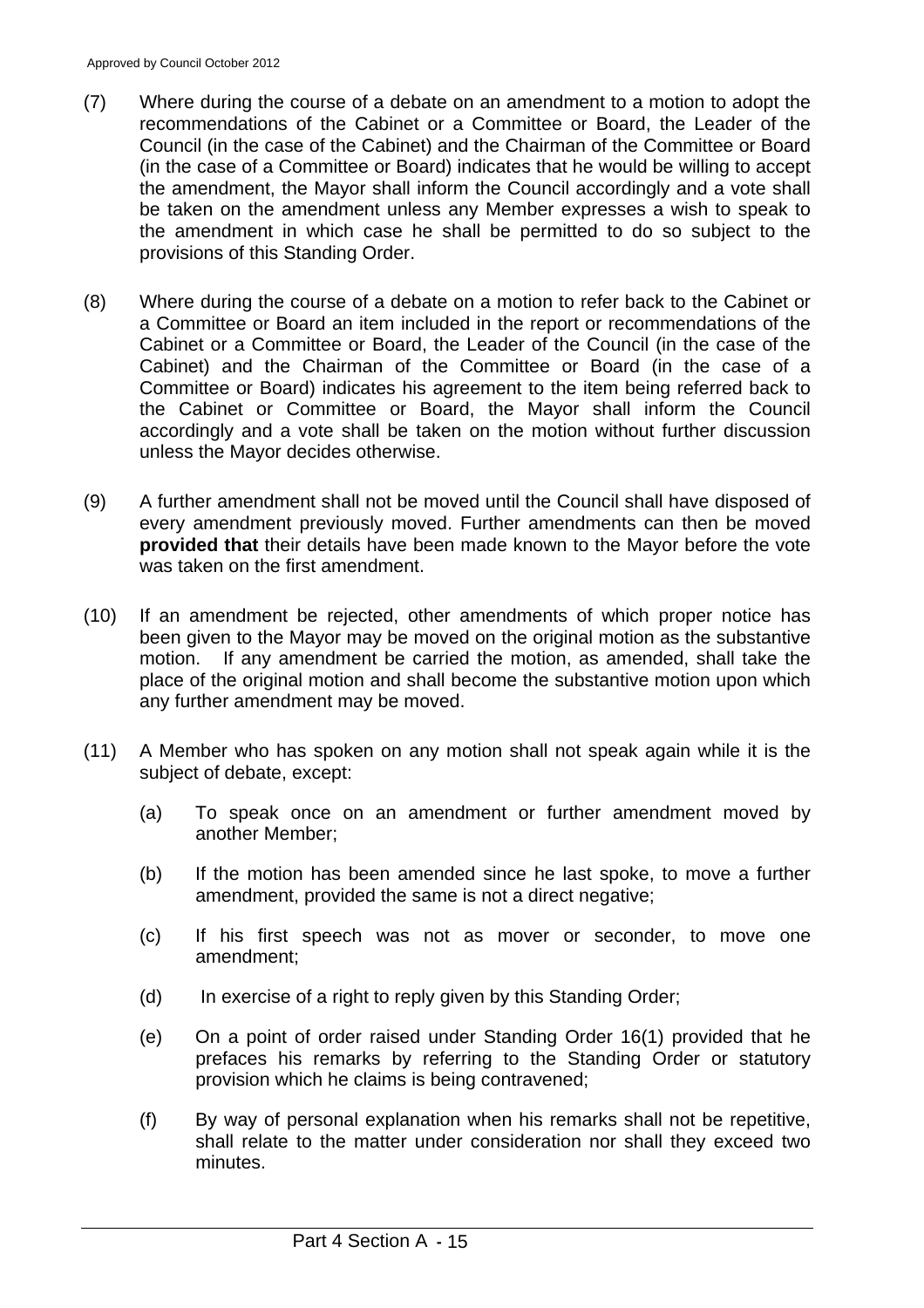(12) A Member **who has not spoken** during the debate on a particular matter may at any time move without comment 'that the Council proceed to the next business', 'that the question be now put', 'that the debate be now adjourned', or 'that the Council do now adjourn' on the seconding of which the Mayor shall proceed as follows:

#### **(a) On a motion to proceed to next business:**

Unless in the Mayor's opinion the matter before the meeting has been insufficiently discussed in which event he will indicate the speakers whose names he has taken and who he proposes to allow to speak, he shall first put to the vote the motion to proceed to next business and if it is passed and some motion is under discussion, give the mover of the motion a right of reply following which the meeting will move to the next business without voting on the motion previously under discussion;

#### **(b) On a motion that the question be now put:**

Unless in the Mayor's opinion the matter before the meeting has been insufficiently discussed in which event he will indicate the speakers whose names he has taken and who he proposes to allow to speak, he shall first put to the vote the motion that the question be now put, and if it is passed then give the mover of the substantive motion his right to reply under this Standing Order before putting his motion to the vote;

#### **(c) On a motion to adjourn the debate or the meeting:**

If in the Mayor's opinion the matter before the meeting has been insufficiently discussed, and cannot reasonably be sufficiently discussed on that occasion he shall put the adjournment motion to the vote without giving the mover of the original motion his right of reply.

#### **15. RIGHT OF REPLY**

Subject to the provisions of Standing Order No.14 (where a seconder reserves their right to speak at the end of the debate) the proposer of a motion, but not of an amendment, shall have a right to reply if he so wishes at the close of the debate on his motion immediately before the substantive motion is put to the vote. If an amendment is proposed he shall have a right of reply at the close of the debate (but before the seconder who has reserved that right under Standing Order No.14(3)) upon the amendment. A Member exercising a right of reply shall not introduce new matters. After every reply to which this Standing Order refers, a decision on the amendment or substantive motion shall be taken without further discussion.

### **16. PROCEDURAL AND POINTS OF ORDER**

(1) A Member may rise on a point of order or in personal explanation and he shall be entitled to be heard at the discretion of the Mayor. A point of order shall relate only to an alleged breach of a Standing Order or statutory provision and the Member shall refer to the Standing Order or statutory provision immediately on rising, and the way in which he considers it has been broken.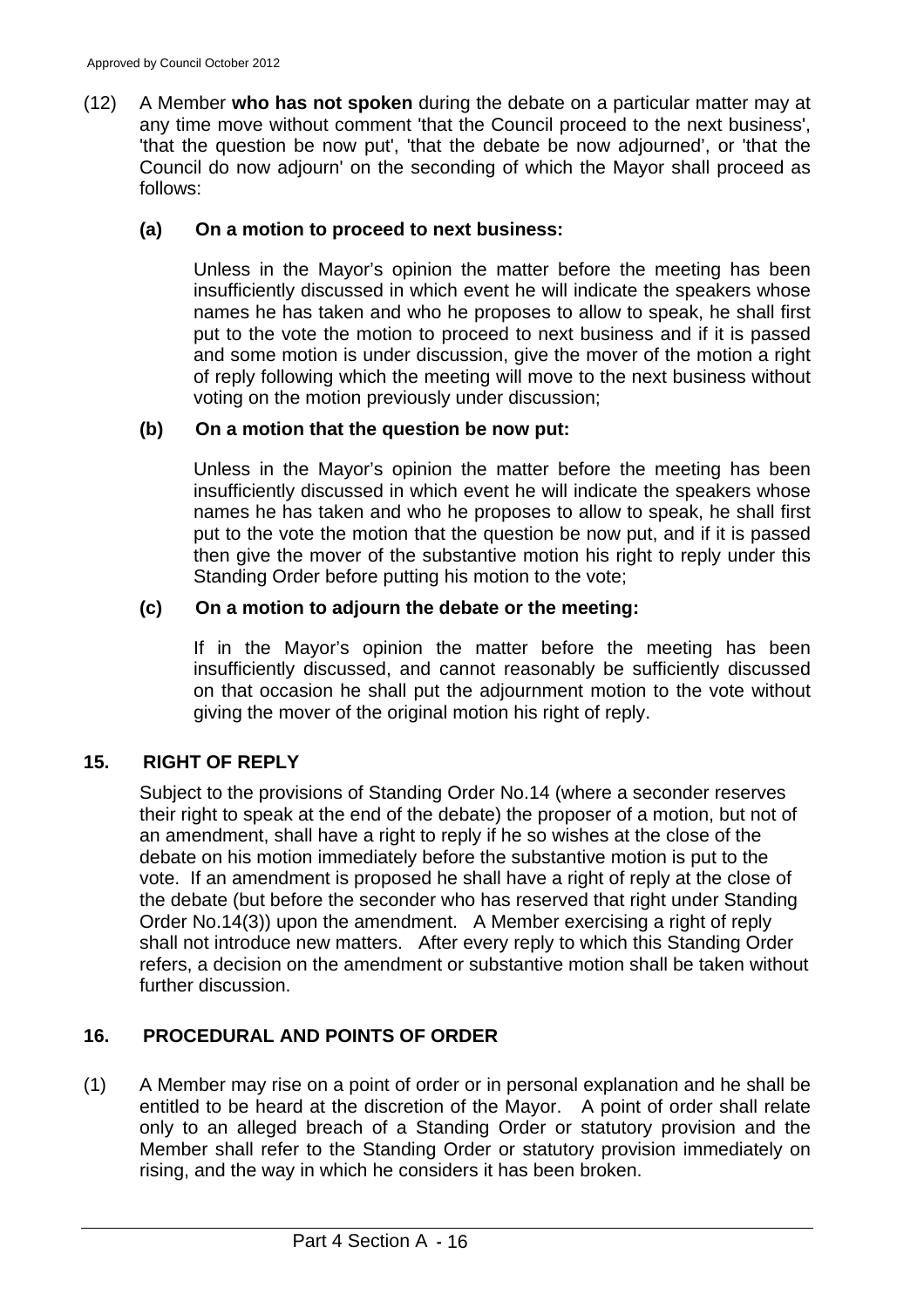- (2) A personal explanation shall be confined to some material part of a former speech by him which has clearly been misunderstood in the present debate and shall not exceed two minutes.
- (3) The ruling of the Mayor on a point of order or on the admissibility of a personal explanation shall not be open to discussion.
- (4) Whenever the Mayor rises during a debate a Member then speaking or standing shall resume his seat and the Council shall be silent.
- (5) A motion or an amendment may be altered or withdrawn by the proposer with the agreement of the seconder and the consent of the Council, which shall be given without discussion, provided the alteration is one which could have been moved as an amendment.
- (6) A Member may not speak on a motion or amendment after the proposer has asked permission for its withdrawal, unless such permission shall have been refused.
- (7) When a motion is under debate, no other motion shall be moved except the following:
	- (a) To amend the motion;
	- (b) To postpone consideration of the motion;
	- (c) To adjourn the meeting;
	- (d) To adjourn the debate;
	- (e) To proceed to the next business;
	- (f) That the question be now put;
	- (g) That a Member is not further heard;
	- (h) That a Member leaves the meeting;
	- (i) That the subject of debate be referred back to the Cabinet or a Committee or Board.

## **17. PROCEEDINGS AND BUSINESS4**

(1) In this Standing Order –

l

(a) "Cabinet" and "Leader of the Council" has the same meaning as "executive" and "executive leader" respectively in Part II of the Local Government Act 2000; and

<sup>4</sup> This standing order is substantially in the same form as the mandatory standing order as required by The Local Authorities (Standing Orders) (England) Regulations 2001.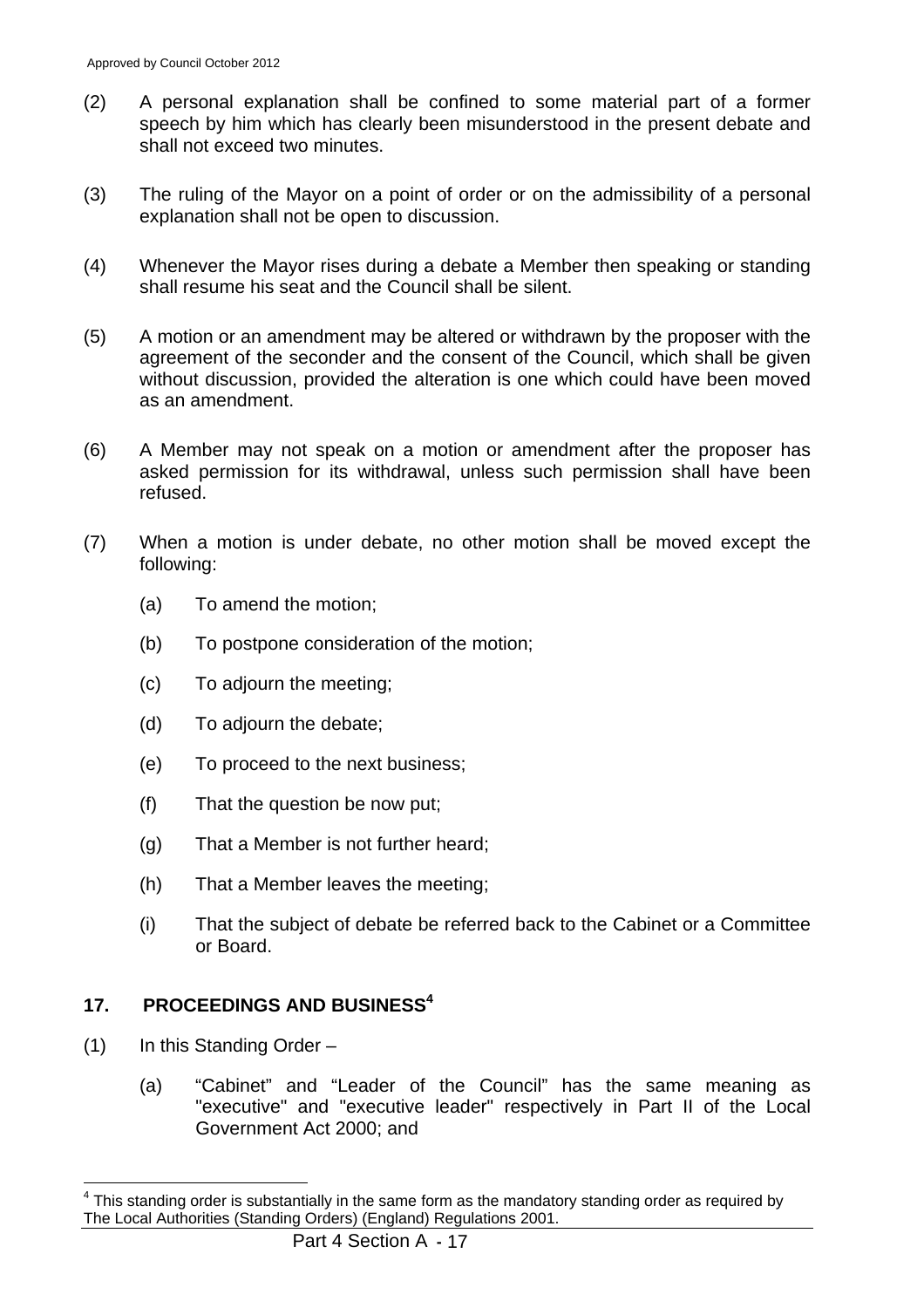- (b) "plan or strategy" and "working day" have the same meaning as in the Local Authorities (Standing Orders) (England) Regulations 2001.
- (2) Where the Cabinet has submitted a draft plan or strategy to the Council for its consideration and, following consideration of that draft plan or strategy, the Council has any objections to it, the Council must take the action set out in paragraph (3).
- (3) Before the Council
	- (a) amends the draft plan or strategy;
	- (b) approves, for the purpose of its submission to the Secretary of State or any Minister of the Crown for his approval, any plan or strategy (whether or not in the form of a draft) of which any part is required to be so submitted; or
	- (c) adopts (with or without modification) the plan or strategy,

it must inform the Leader of the Council of any objections which it has to the draft plan or strategy and must give to him instructions requiring the Cabinet to reconsider, in the light of those objections, the draft plan or strategy submitted to it.

- (4) Where the Council gives instructions in accordance with paragraph (3), it must specify a period of at least five working days beginning on the day after the date on which the Leader of the Council receives the instructions on behalf of the Cabinet within which the Leader of the Council may -
	- (a) submit a revision of the draft plan or strategy as amended by the Cabinet (the "revised draft plan or strategy"), with the Cabinet's reasons for any amendments made to the draft plan or strategy, to the Council for the Council's consideration; or
	- (b) inform the Council of any disagreement that the Cabinet has with any of the Council's objections and the Cabinet's reasons for any such disagreement.
- (5) When the period specified by the Council, referred to in paragraph 4, has expired, the Council must, when –
	- (a) deciding on amendments to the draft plan or strategy or, if there is one, the revised draft plan or strategy;
	- (b) approving, for the purpose of its submission to the Secretary of State or any Minister of the Crown for his approval, any plan or strategy (whether or not in the form of a draft or revised draft) of which any part is required to be so submitted; or
	- (c) adopting (with or without modification) the plan or strategy,

take into account any amendments made to the draft plan or strategy that are included in any revised draft plan or strategy, the Cabinet's reasons for those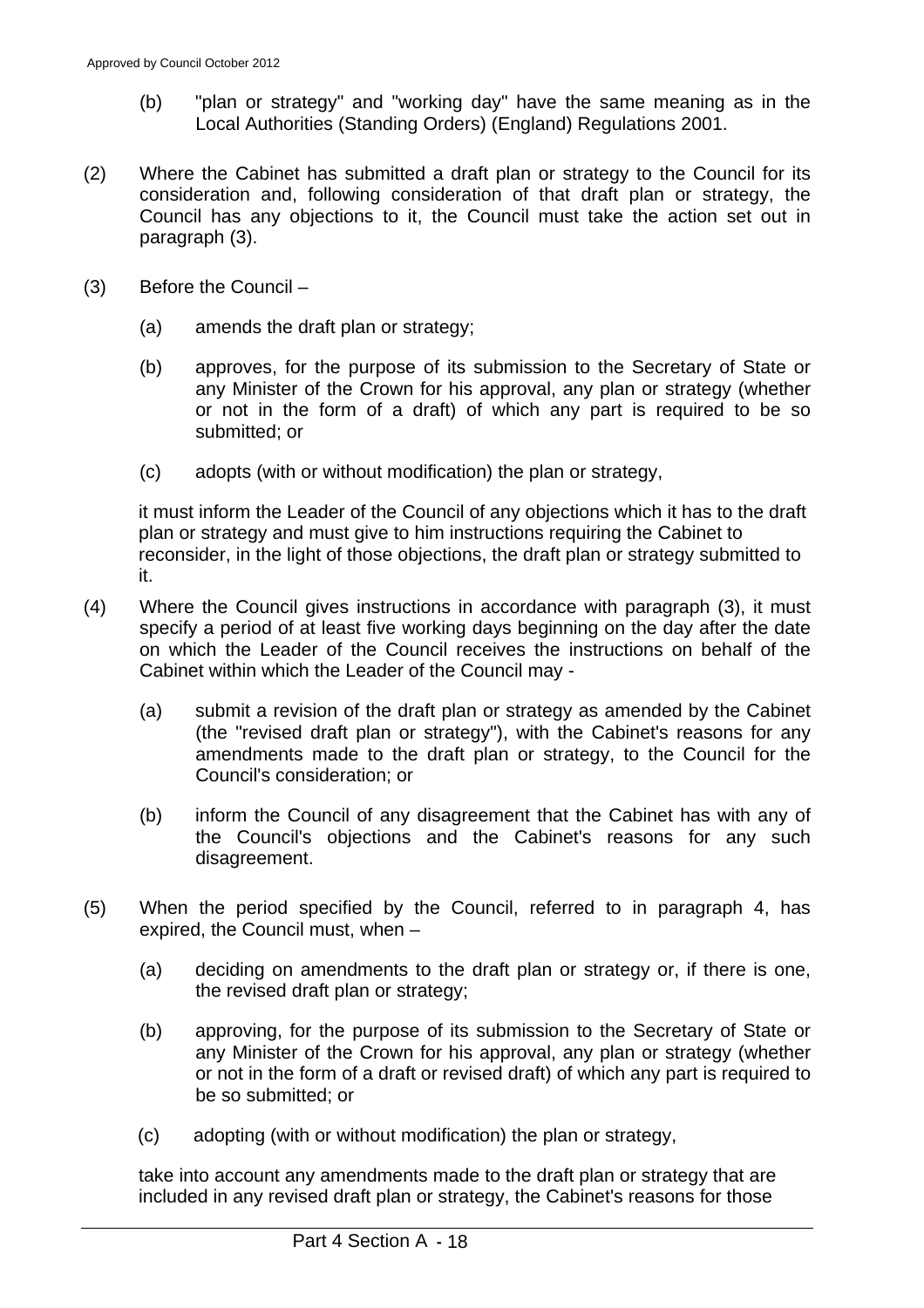amendments, any disagreement that the Cabinet has with any of the Council's objections and the Cabinet's reasons for that disagreement, which the Leader of the Council submitted to the Council, or informed the Council of, within the period specified.

- (6) Subject to paragraph (10), where, before 8th February in any financial year, the Council's Cabinet submits to the Council for its consideration in relation to the following financial year –
	- (a) estimates of the amounts to be aggregated in making a calculation (whether originally or by way of substitute) in accordance with any of sections 32 to 37 or 43 to 49, of the Local Government Finance Act 1992;
	- (b) estimates of other amounts to be used for the purposes of such a calculation; or
	- (c) estimates of such a calculation,

and following consideration of those estimates or amounts the Council has any objections to them, it must take the action set out in paragraph (7).

- (7) Before the Council makes a calculation (whether originally or by way of substitute) in accordance with any of the sections referred to in paragraph (6)(a), it must inform the Leader of the Council of any objections which it has to the Cabinet's estimates and must give to him instructions requiring the Cabinet to reconsider, in the light of those objections, those estimates in accordance with the Council's requirements.
- (8) Where the Council gives instructions in accordance with paragraph (7), it must specify a period of at least five working days beginning on the day after the date on which the Leader of the Council receives the instructions on behalf of the Cabinet within which the Leader of the Council may –
	- (a) submit a revision of the estimates as amended by the Cabinet ("revised estimates"), which have been reconsidered in accordance with the Council's requirements, with the Cabinet's reasons for any amendments made to the estimates, to the Council for the Council's consideration; or
	- (b) inform the Council of any disagreement that the Cabinet has with any of the Council's objections and the Cabinet's reasons for any such disagreement.
- (9) When the period specified by the Council, referred to in paragraph (8), has expired, the Council must, when making calculations (whether originally or by way of substitute) in accordance with the sections referred to in paragraph (6)(a), take into account –
	- (a) any amendments to the estimates that are included in any revised estimates;
	- (b) the Cabinet's reasons for those amendments;
	- (c) any disagreement that the Cabinet has with any of the Council's objections; and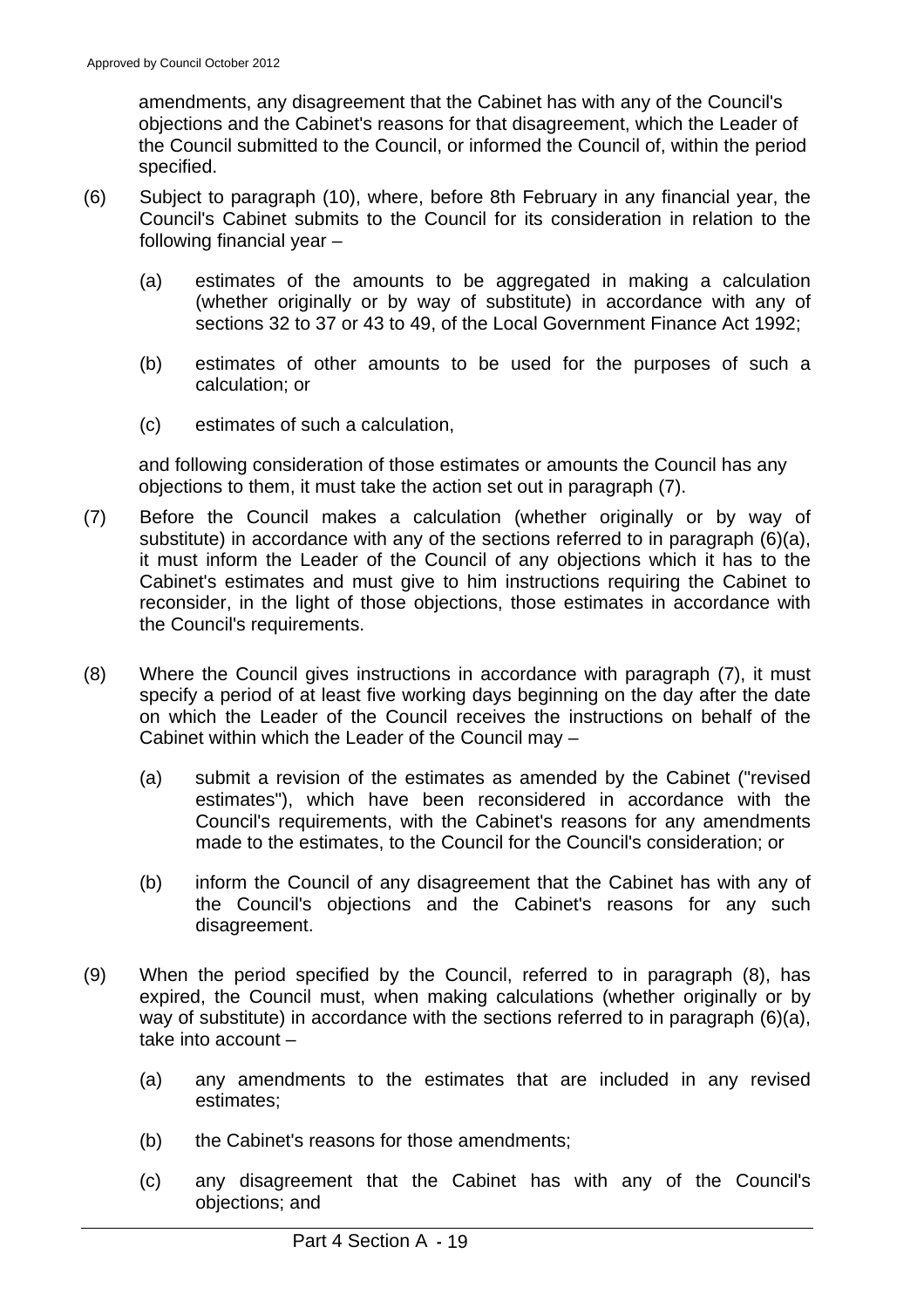(d) the Cabinet's reasons for that disagreement,

which the Leader of the Council submitted to the Council, or informed the Council of, within the period specified.

(10) Paragraphs (6) to (9) shall not apply in relation to calculations or substitute calculations which an Council is required to make in accordance with section 52I, 52J, 52T or 52U of the Local Government Finance Act 1992.

#### **18. SUBMISSION OF CABINET AND COMMITTEE AND BOARD REPORTS**

- (1) A report of the Cabinet or a Committee or Board that requires the decision of the Council shall be presented to the Council by the Leader of the Council or the relevant portfolio holder in the Cabinet and the Chairman or some other Member of a Committee or Board who shall move that the report be received and adopted and the motion shall be duly seconded. This provision shall also apply to recommendations made to Council which are contained in the minutes of the Committee or Board which are not reported as a separate item or report to Council. It shall then be competent for any Member to move an amendment or amendments in accordance with Standing Order No.14 to any particular item or items of the report.
- (2) The Council shall receive, for information, the minutes and decisions of Committees and Boards. Members may ask questions of the Chairman of such Committees and Board on any matter contained in the minutes/decision notices. Where possible, such questions shall be made in accordance with Rule 8(1)(a), however, questions not presented in accordance with Rule 8(1)(a) may be asked where it is expedient to do so (note: the time limit to questions as specified in 8(11) shall not apply to SO18(2)).

#### **19. DISORDERLY CONDUCT**

- (1) If, at a meeting, any Member of the Council, in the opinion of the Mayor notified to the Council, misconduct himself by persistently disregarding the ruling of the Chairman, or by behaving irregularly, improperly, or offensively, or by wilfully obstructing the business of the Council, it shall be competent for the Mayor or any Member to move 'that the Member named is not further heard', or 'that the Member named leaves the meeting' and the motion, if seconded, shall be put and voted upon without discussion.
- (2) If, after such a motion has been carried the misconduct or conduct is continued and in the opinion of the Mayor renders the due and orderly despatch of business impossible, the Mayor in addition to any other power vested in him may, without question put, adjourn or suspend the sitting of the Council for such period as the Mayor shall consider appropriate.
- (3) If a Member of the public interrupts the proceedings at any meeting the Mayor may, after warning, order his removal from the Council Chamber and adjourn the meeting until the removal has taken place.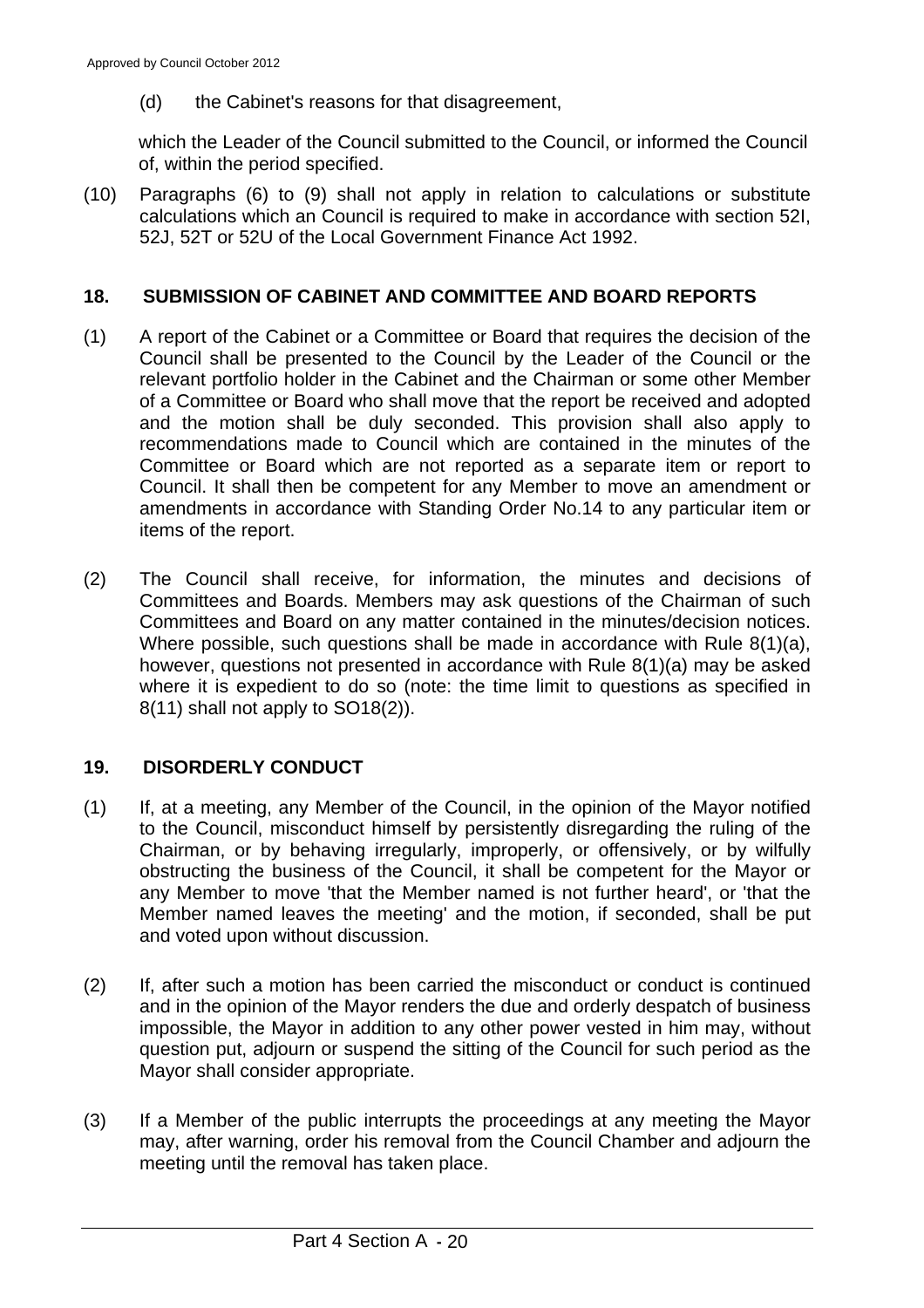## **20. CHANGES TO COUNCIL DECISIONS**

(1) No motion to change a Council decision or that of a Committee or Board of the Council within the next six months from the date of the Council decision, and no motion or amendment to the same effect as one which had been defeated within the last six months, shall be proposed, unless the notice is given under Standing Order No.6 with the names of at least thirteen Members of the Council. When any such motion has been disposed of by the Council, it shall not be open to any Member to propose a similar motion within a further period of six months.

## **21. VOTING**

- (1) All questions coming or arising before the Council shall be decided by a majority of the Members present and voting at a meeting of the Council.
- (2) In the case of an equality of votes the Mayor shall have a second or casting vote.
- (3) The mode of voting shall ordinarily be by a show of hands but the mode may be varied by the decision of the Council.
- (4) Where any Member requests it immediately after the vote is taken, their vote will be so recorded in the minutes to show whether they voted for or against the motion or abstained from voting.

### **22. VOTING ON APPOINTMENT**

Where there are more than two persons nominated for any position to be filled by the Council, and of the votes given there is not an absolute majority in favour of one person, the name of the person having the least number of votes shall be struck off the list and a fresh vote shall be taken, and so on until a majority of votes is given in favour of one person.

#### **23. MOTIONS ON EXPENDITURE**

Any motion which is moved which if carried would materially increase the expenditure upon any service which is an executive function or is a service under the management of any Committee or Board or would have the effect of reducing the revenue to the Council, or would involve capital expenditure, shall when proposed and seconded stand adjourned without discussion to the next ordinary meeting of the Council, and the Cabinet or any Committee or Board affected by such a motion shall consider whether it desires to report and make recommendations thereon.

## **24. ADMISSION OF THE PUBLIC TO MEETINGS**

(1) All meetings of the Council, Cabinet and Committees, Boards and Task and Finish Groups are open to the public. The Council, Committees or Boards and Sub-Committees may by resolution exclude the public from a meeting (whether during the whole or part of the proceedings) on the grounds that there would be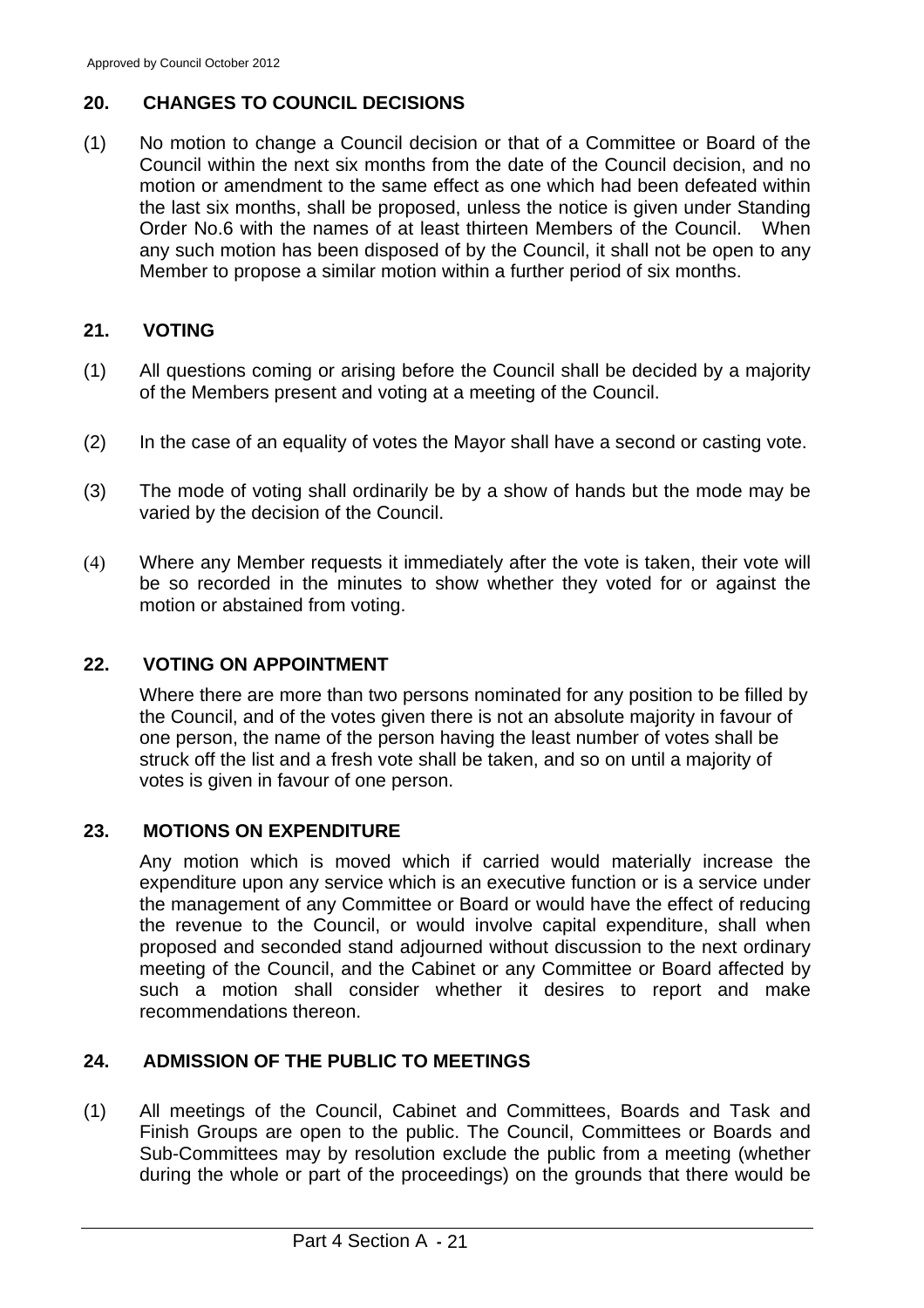disclosure to them of exempt information as defined in the Local Government Act 1972.

- (2) Subject to the provisions of Standing Orders Nos.19 and 45 an elected Member of the Council shall not be entitled to remain in a meeting of any Committee or Board or Sub-Committee of which he is not a Member when the public have been excluded, except by invitation of the Chairman and the approval of the Committee or Board or Sub-Committee.
- **24(A)** Any Member who has a "disclosable pecuniary interest" in any matter considered at a meeting is required to leave the meeting room (including the public gallery) while any discussion or voting on the matter takes place.

#### **25. INTERESTS OF OFFICERS IN CONTRACTS**

The Chief Executive shall keep a record of any notice given by an Officer of the Council under Section 117 of the Local Government Act, 1972, of a pecuniary interest in a contract and the record shall be open during office hours for the inspection by any Member of the Council or the public.

#### **26. CANVASSING OF AND RECOMMENDATIONS BY MEMBERS FOR STAFF APPOINTMENTS**

- (1) Canvassing of Members of the Council, the Cabinet or any Committee or Board of the Council directly or indirectly for any appointment to paid employment under the Council shall disqualify the candidate for such appointment.
- (2) A Member of the Council shall not solicit for any person any appointment under the Council, or recommend any person for such appointment or for promotion, but this paragraph of this Standing Order shall not preclude a Member (if requested by the applicant and referred to on the application form as a referee) from giving a written reference of a candidate's ability, experience or character, for submission to the Council with an application for appointment.

#### **27. RELATIVES OF MEMBERS OR OFFICERS**

- (1) Candidates for any appointment under the Council shall, when making application, disclose in writing on the application form, whether to their knowledge they are related to any Member or Senior Officer of the Council. A candidate who fails so to do shall be disqualified from such appointment and if appointed shall be liable to dismissal without notice.
- (2) Persons shall be deemed to be related if they are a spouse, civil partner, partner, parent, parent-in-law, son, daughter, step-son, step-daughter, child of a partner, brother, sister, grandparent, grandchild, uncle, aunt, nephew, niece, or the spouse or partner of any of the these persons; and "partner" means a member of a couple who live together.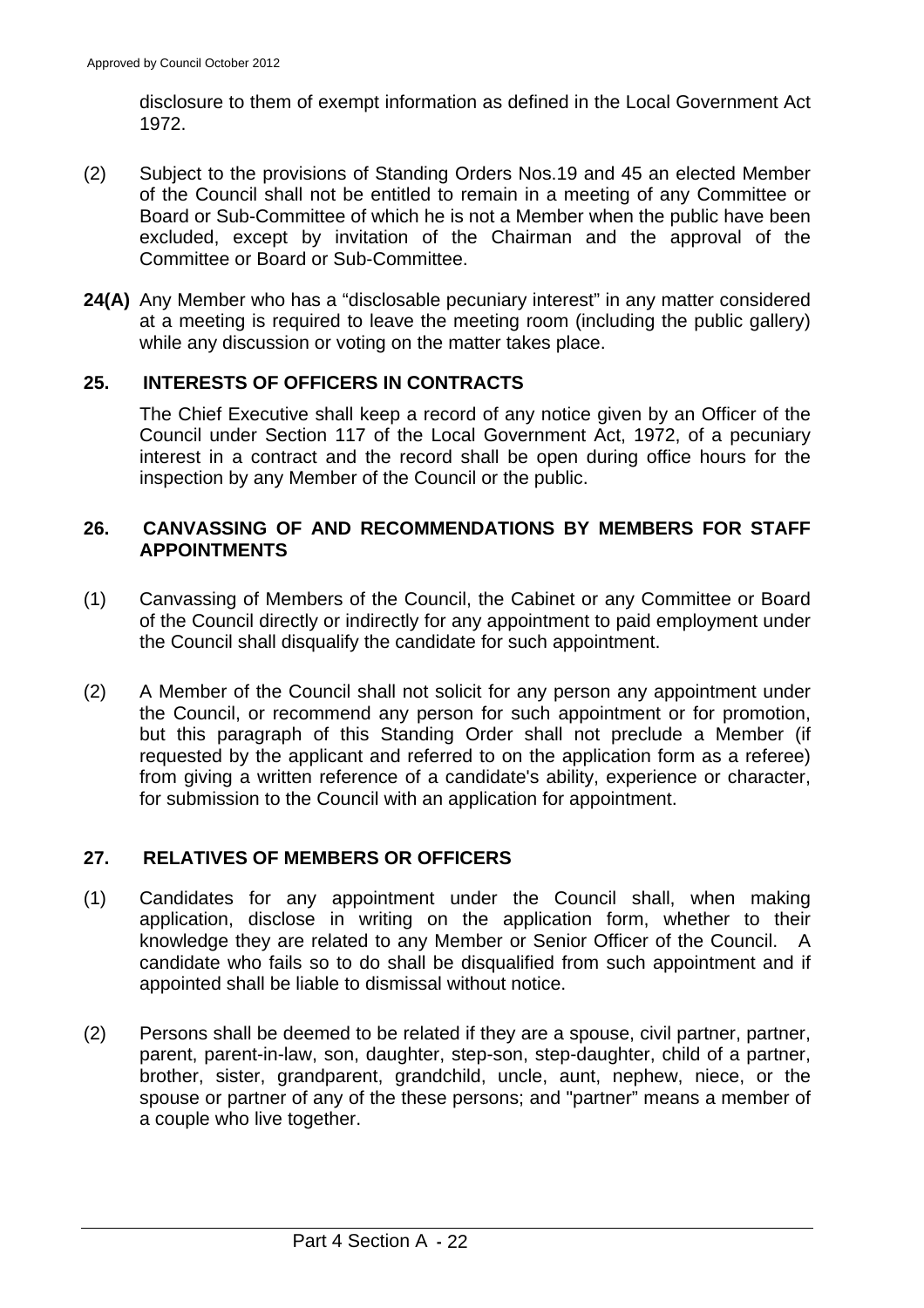## **28. FILLING OF VACANCIES**

All vacancies to be filled within the appointment of the Council shall be publicly advertised. Provided that where, within six months of the filling of a vacancy which has been publicly advertised, a similar vacancy having the same job description, person specification and competencies occurs, one of the former applicants may be appointed without re-advertisement.

## **29. CUSTODY OF COMMON SEAL**

The Common Seal of the Council shall be kept in a safe place, the keys of which shall be kept by the Chief Executive or nominee.

## **30. SEALING OF DOCUMENTS**

- (1) The Common Seal of the Council shall not be affixed to any document unless the sealing has been authorised by a resolution of the Council, the Cabinet Portfolio Holder or Chairman of a Committee or Board to which the Council have delegated their powers in this behalf.
- (2) A resolution of the Council (or a decision by or on behalf of the Cabinet or of a Committee or Board where that Committee or Board has the power) authorising any matter, shall be a sufficient authority for sealing any documents necessary to give effect to the resolution.
- (3) The Seal shall be witnessed by the Chief Executive or such other person appointed for the purpose by the Council and an entry of the sealing of every document shall be made and consecutively numbered in a record kept by the Chief Executive or nominee for that purpose and shall be signed by the person who shall have witnessed the Seal.

## **31. SIGNATURE OF DOCUMENTS, NOTICES, ETC.**

The Chief Executive shall be the Proper Officer for the purposes of, and in accordance with, the provisions of Section 234 of the Local Government Act 1972.

## **32. CHIEF EXECUTIVE**

The Chief Executive of the Council shall, either personally or by a deputed assistant, have access at all times to all records (including those in electronic format), documents or books of any kind whatsoever under the control of any Officer of the Council and relating to the business of the Council and any Officer of the Council shall supply as soon as practicable to the Chief Executive or his deputed assistant any information required in connection with the work or duties of the Council. The Chief Executive will act, at all times, as the Council's duly authorised agent in any proceedings or actions which the Council may desire to take in connection with any of their duties.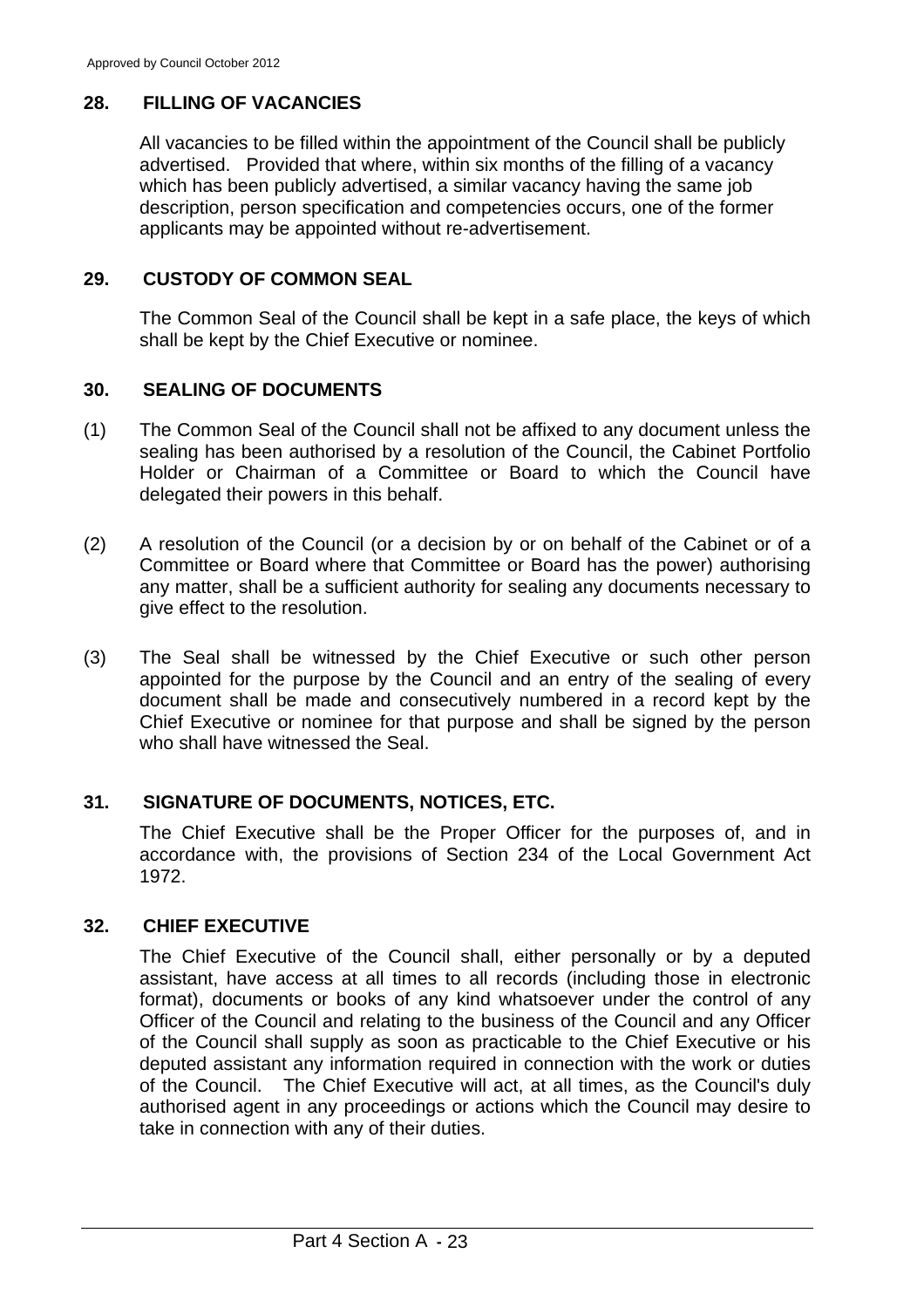## **33. INSPECTION OF DOCUMENTS**

- (1) A Member of the Council, may, in that capacity and for the purposes of his duty as such Member but not otherwise, inspect any document in the possession or under the control of the Council which:
	- (a) has been considered by the Council, the Cabinet, a Committee, Board, Task and Finish Group or a Sub-Committee; or
	- (b) relates to any business to be transacted at any meeting of the Council, the Cabinet, a Committee, Board, Task and Finish Group or Sub-Committee unless it appears to the Chief Executive that any such document discloses exempt information of a description which Section 100F of the Local Government Act 1972 does not require to be open for inspection by a Member of the Council; or
	- (c) by law is open to inspection.
- (2) A Member of the Council shall on request be supplied with a copy of any document open to inspection under this Standing Order.
- (3) A Member shall not knowingly inspect and shall not call for a copy of any document relating to a matter in which he is professionally interested or which he is required to disclose in the Register of Members' Interests, and this Standing Order shall not preclude the Chief Executive from declining to allow inspection of any document which is, or in the event of legal proceedings would be, protected by privilege arising from the relationship of solicitor and client.<sup>5</sup>

#### **34. VISIT AND INSPECTION OF PREMISES AND LAND**

No Member of the Council, in his capacity as Councillor, except the Mayor, a member of the Cabinet or the Chairman of the responsible Committee or Board, shall have the right without prior invitation to visit or inspect premises or land owned by the Council except with the prior consent of the Chairman of the responsible Committee or Board, unless the premises or land are, at the time of the visit or inspection, open to the public, or in the case of Council houses, with the permission of the tenant.

## **35. SUBSTITUTE MEMBERS OF COMMITTEES OR BOARDS**

- (1) A Member of a Committee, Board, Task and Finish Group or Sub-Committee may nominate a Member of the Council to act as his substitute for a particular meeting, who in the absence of the Member from any meeting of a Committee or Board or Sub-Committee shall be entitled to attend, speak and vote at the meeting.
- (2) A Member may revoke the nomination of a substitute before the start of the meeting for which the substitution is made. Once the meeting has started such revocation can not be made before the end of that meeting, including any

l 5 This standing order to be subject to review in the light of the requirements of the Model Code of Conduct.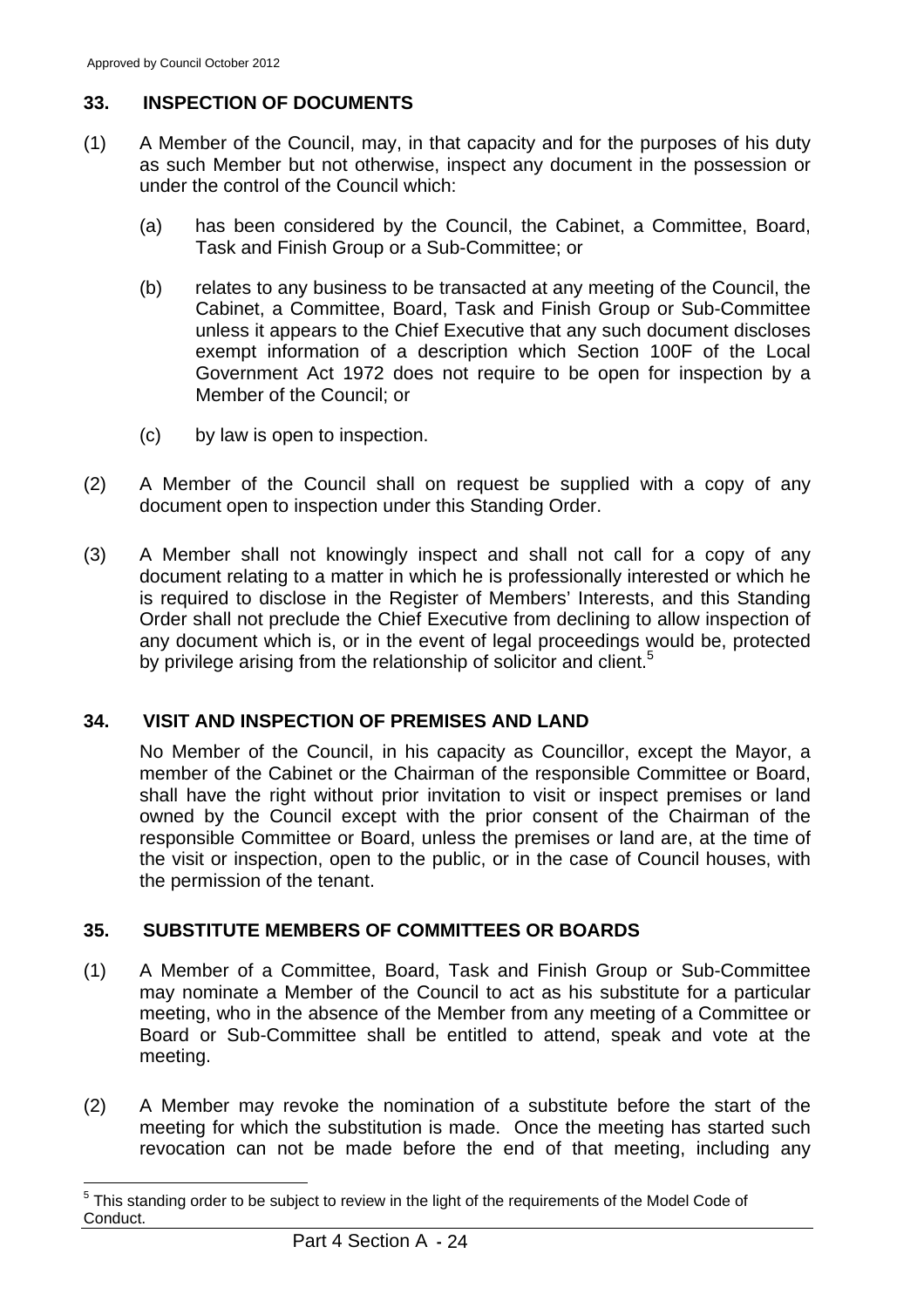adjourned meeting. Where the nominating Member is a chairman or vice chairman of a Committee or Board, Task and Finish Group or sub-committee, the substitute shall not be able to act in that capacity.

- (3) The nominating or revocation of a substitute shall be in writing specifying the Committee or Board or Sub-Committee to which it relates and signed by the nominating Member and shall except in the case of an emergency preventing earlier delivery be delivered to the Chief Executive at least 2 hours before the start of the meeting.
- (4) No member of the Cabinet shall attend a meeting of an Overview and Scrutiny Board as a substitute.

## **36. LIST OF COMMITTEES AND BOARDS6**

(1) The following Committees and Boards shall be the Standing Bodies of the Council and shall consist of the number of Members respectively set out opposite such Committee or Board, such Members to be Members of the Council except where otherwise stated:

| <b>Scrutiny Boards</b>                                                                                                                                                                                                                                                                                   | <b>Number</b>  |
|----------------------------------------------------------------------------------------------------------------------------------------------------------------------------------------------------------------------------------------------------------------------------------------------------------|----------------|
| Overview and Scrutiny Management Board                                                                                                                                                                                                                                                                   | 9              |
| <b>Education Children and Young People</b>                                                                                                                                                                                                                                                               | 17             |
| (Including 13 Members of the Council, 2 persons appointed by<br>the Council as voting Members on the nomination of the<br>representative bodies of the Church of England and Roman<br>Catholic Church respectively and 2 persons appointed by the<br>Council being representatives of parent-governors). |                |
| <b>Healthier Communities Scrutiny Board</b>                                                                                                                                                                                                                                                              | 9              |
| Economic Development and Regeneration Scrutiny Board                                                                                                                                                                                                                                                     | 9              |
| <b>Neighbourhood Services Scrutiny Board</b>                                                                                                                                                                                                                                                             | 9              |
| <b>Call In Committee</b>                                                                                                                                                                                                                                                                                 | $\overline{7}$ |
| No member of the Cabinet may be a member of a Scrutiny<br><b>Board</b>                                                                                                                                                                                                                                   |                |
| <b>Other Committees</b>                                                                                                                                                                                                                                                                                  |                |
| Governance                                                                                                                                                                                                                                                                                               | 9              |
| Planning                                                                                                                                                                                                                                                                                                 | 9              |
| Licensing                                                                                                                                                                                                                                                                                                | 11             |
| Appeals                                                                                                                                                                                                                                                                                                  | 5              |

l 6 As approved at the Annual Meeting held on 15<sup>th</sup> May 2007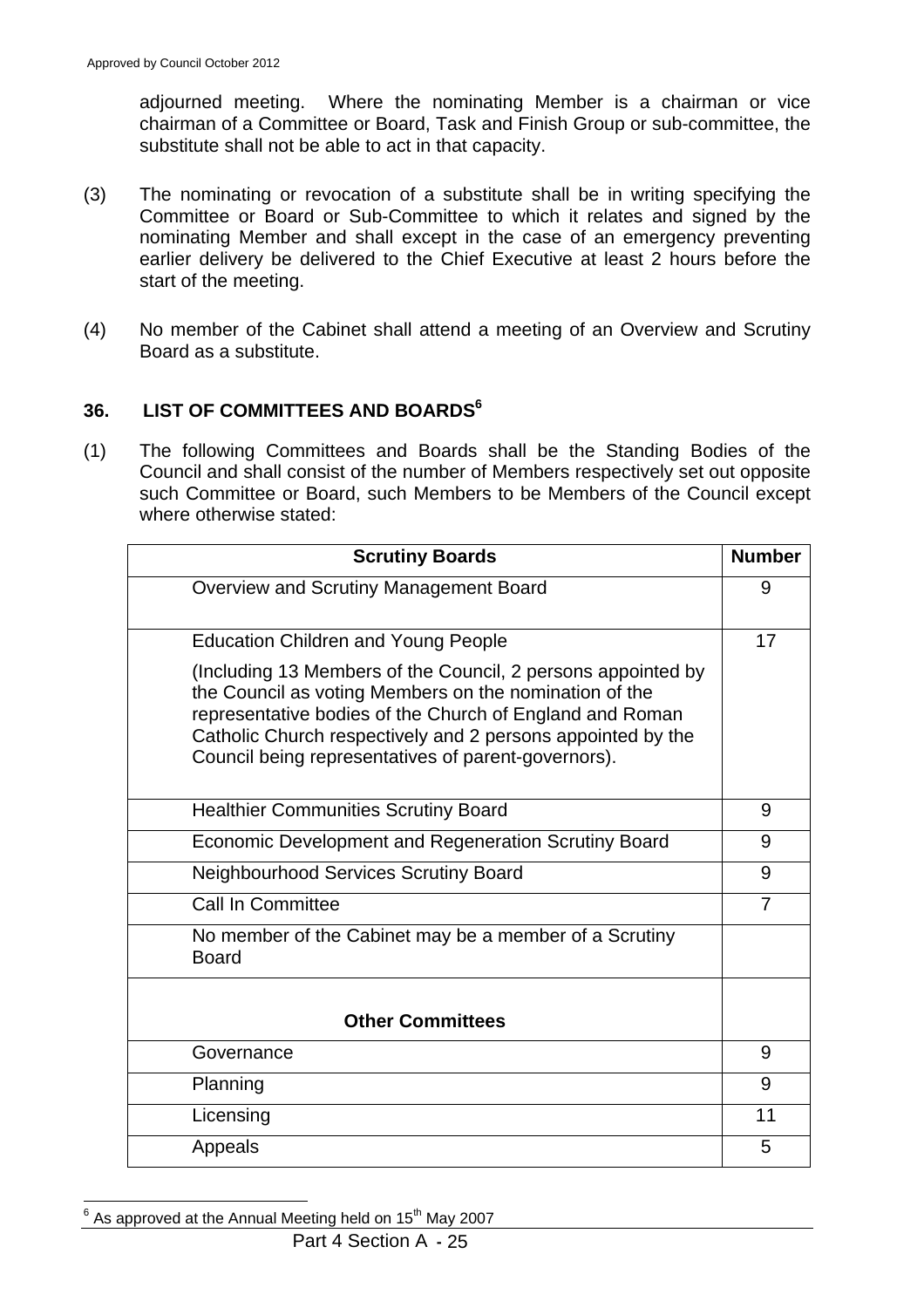| <b>Standards</b>                                                                                                                           | 14 |
|--------------------------------------------------------------------------------------------------------------------------------------------|----|
| (Including 5 Members of the Council, four independent persons<br>appointed by the Council and five representatives of parish<br>councils). |    |
| Audit (3 Members of the Council and an Independent<br>Chairman)                                                                            |    |
| <b>Remuneration Committee</b>                                                                                                              |    |

## **37. COMMITTEE OR BOARD MINUTES**

- (1) A Member of the Council may address the Council on any part of the proceedings of any Committee or Board if such Member, before 12.00 noon on the day preceding the day of the Council meeting, has given notice to the Chief Executive of his intention so to speak. He may speak for four minutes and although the Chairman of the Committee or Board concerned may decline to reply to a Member so speaking, nevertheless the Chairman concerned may reply if he so wishes. No other Member of the Council may speak on such an occasion.
- (2) No matter printed in the 'In Private' part of the minutes of a Committee or Board shall be discussed in the public part of the Council Meeting unless the Chairman (or some other Member of that Committee or Board who has moved the report of a Committee or Board under Standing Order 18) indicates his agreement and the Member requesting such matter to be discussed in public has given notice to the Chief Executive not later than 12.00 noon on the day preceding the day of the Council Meeting.
- (3) No matter printed in the minutes of a Committee or Board shall be open for debate at the Council meeting unless the Chairman (or some other Member of that Committee or Board who has moved the report of a Committee or Board under Standing Order 18)) indicates his agreement and the Member requesting such matter to be open for debate has given notice to the Chief Executive not later than 12.00 noon on the day preceding the day of the Council Meeting.

This Standing Order shall not apply to the Chairman of a Committee or Board in relation to the Minutes of his own Committee or Board.

#### **38. ELECTION OF CHAIRMAN AND VICE-CHAIRMAN OF COMMITTEES AND BOARDS**

Every Committee or Board shall, at its first meeting after the Annual Meeting of the Council, before proceeding to any other business, elect the Chairman and appoint the Vice-Chairman for the year. If the Chairman and Vice-Chairman are absent from a meeting, the other Members of the Committee or Board present at that meeting must appoint a Chairman for that meeting.

## **39. MEETINGS OF COMMITTEES AND BOARDS**

The Chief Executive shall summon every Committee or Board within a reasonable period of the time of its appointment and afterwards at such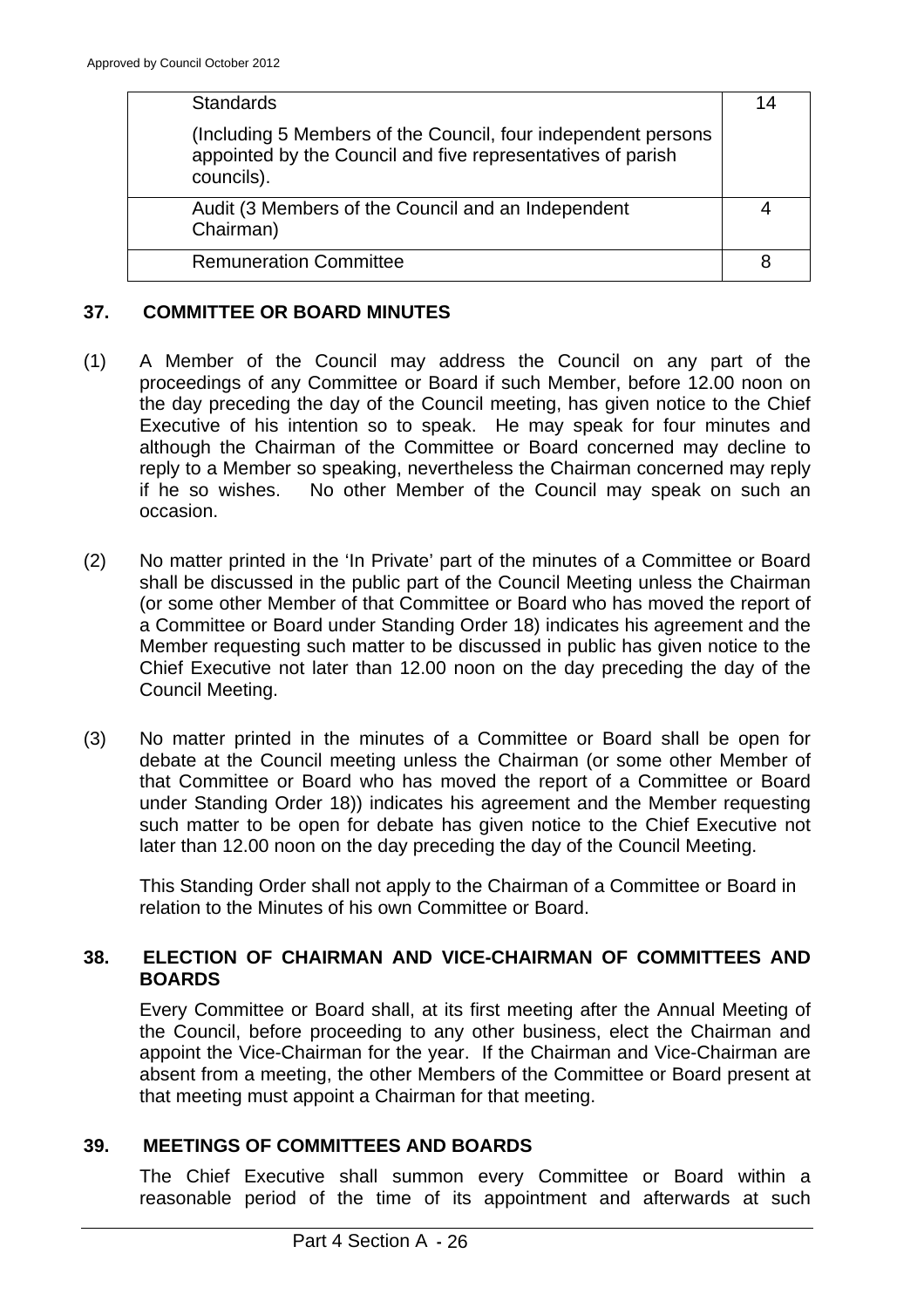periodical times as the Committee or Board or the Council may direct and at any other time on the requisition of the Chairman of the Committee or Board or any two of its Members. Every Committee or Board meeting shall be summoned by at least five clear days notice, except in the case of emergency, when the Chief Executive shall consult the Chairman of the Committee or Board and give such notice as may be possible.

#### **40. SUB-COMMITTEES AND TASK AND FINISH GROUPS**

- (1) An Overview and Scrutiny Board may appoint task and finish groups (which**, with the agreement of all members of the appointing Board,** need not be politically balanced) and working groups as it considers necessary and may include Members who are not members of the appointing Board.
- (2) No other Committee appointed by the Council may appoint a Standing Sub-Committee without the approval of the Council. Except where Executive Powers in any matter are delegated to a Sub-Committee by the Council, no act of a Sub-Committee shall have effect until approved by the parent Committee in cases where Executive Powers have been delegated to the Committee by the Council and in all other cases until approved by the Council.
- (3) A Sub-Committee appointed in accordance with Standing Order 40(2) shall be comprised of Members of the appointing Committee.

## **41. QUORUM OF COMMITTEES, BOARDS AND TASK AND FINISH GROUPS**

Not less than one third of the elected Members shall form a quorum of all Committees, Boards, Task and Finish Groups and Sub-Committees. The quorum is the minimum number of members who are required to be present to enable decisions to be made.

#### **42. VOTING IN COMMITTEES, BOARDS AND TASK AND FINISH GROUPS**

- (1) All questions in Committee or at a Board or Task and Finish Group shall be determined by a show of hands by a majority of the Members of the Committee, Board or Task and Finish Group present and voting, unless the Committee, Board or Task and Finish Group directs some other method of voting in any particular instance.
- (2) Where immediately after a vote is taken at a meeting of a Committee or Board or Sub-Committee or Board any Member of the Committee or Board or Sub-Committee so requires there shall be recorded in the Minutes of the proceedings of the meeting whether that person cast his vote for the question or against the question or whether he abstained from voting.

#### **43. STANDING ORDERS TO APPLY TO COMMITTEES, BOARDS AND TASK AND FINISH GROUPS**

The provisions of Standing Orders Nos.9, 12, 14 (except those parts which relate to standing and speaking more than once) shall apply to meetings of Committees, Boards and Sub-Committees.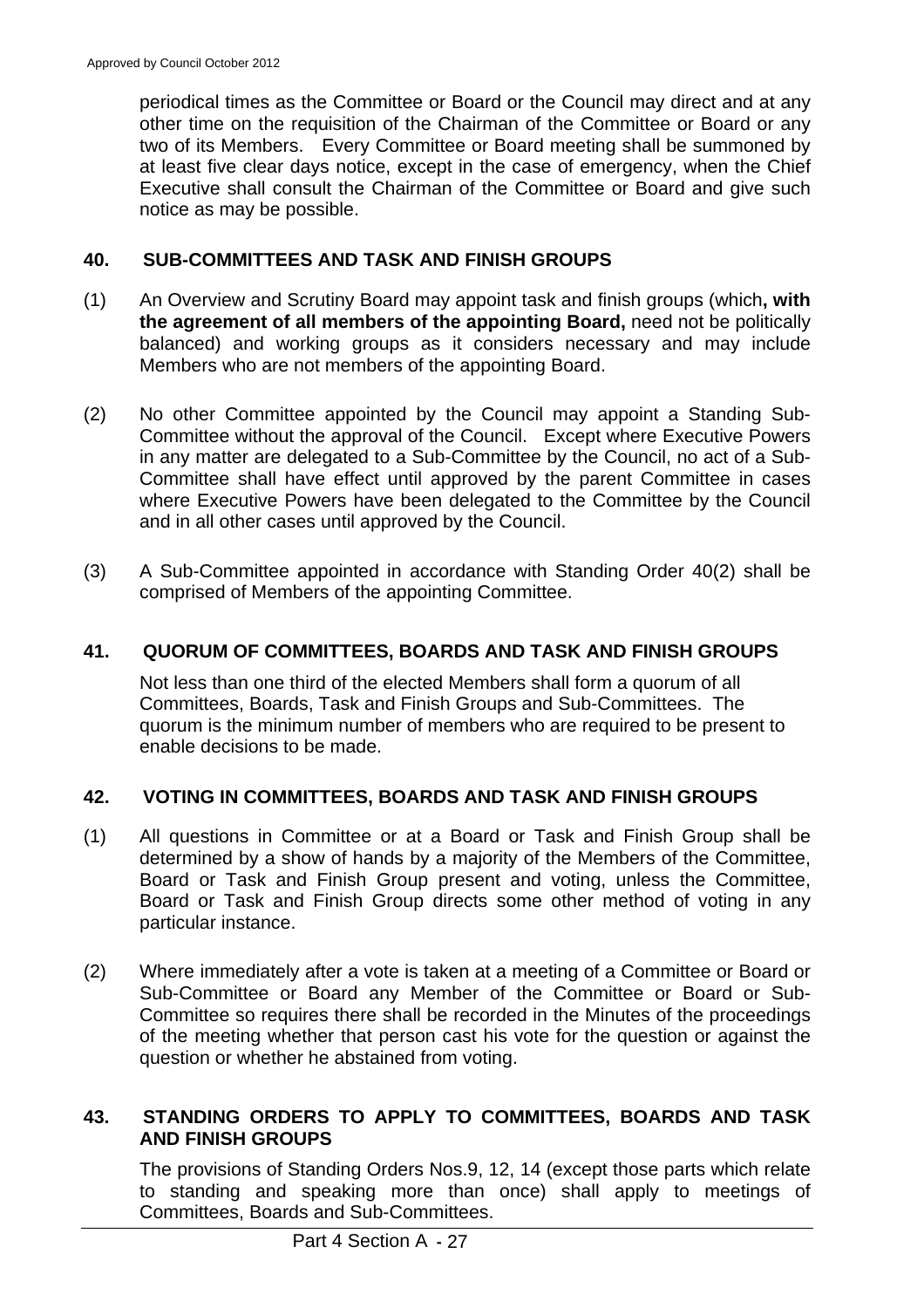### **44. DIRECTIONS TO COMMITTEES, BOARDS AND TASK AND FINISH GROUPS**

- (1) A Member of the Council desiring to raise any special business in a Committee or a Board shall inform the Chief Executive of the subject matter thereof by giving at least seven clear days notice in writing prior to the day of the meeting.
- (2) A matter not on the Agenda for a Committee or Board or for which no notice has been given under paragraph (1) above, shall not be raised by any Member other than the Chairman of the Committee or Board as a matter of great urgency by reason of special circumstances and with the consent of the majority of the Members of the Committee or Board present.

### **45. ATTENDANCE AT MEETINGS OF COMMITTEE, BOARDS AND TASK AND FINISH GROUPS7**

- (1) No Member of the Council shall be entitled to attend as a participant in the public session of a meeting of any Committee, Board, Task and Finish Group or Sub-Committee of which he is not a Member unless his attendance at such a meeting has been previously approved. A Member may address a meeting of any Committee, Board, Task and Finish Group or Sub-Committee with the agreement of the meeting.
- (2) Members permitted to attend a meeting of a Committee, Board, Task and Finish Group or Sub-Committee of which they are not Members shall not, except with the leave of the Committee, Board, Task and Finish Group or Sub-Committee, take part in the deliberations of such Committee, Board, Task and Finish Group or Sub-Committee, and shall not vote. Furthermore, non Members of the Committee or Board or Sub-Committee shall sit apart from Members so as to avoid confusion in the counting of votes.
- (3) A Member of the Council who has proposed a motion which has been referred by the Council to any Committee or Board shall have notice of the meeting of the Committee or Board at which it is proposed to consider the motion and if he attends shall have an opportunity of explaining it, but shall not vote.
- (4) The Mayor may attend any meeting of a Committee or Board or a Sub-Committee and may speak on any item of business but shall not vote.
- (5) This Standing Order shall not apply to enable a member to address any meeting of a committee, board, task and finish group or sub-committee in circumstances where the member is required to declare a personal and prejudicial interest in a matter under discussion provided that a member shall be able to exercise speaking rights for the purpose of making representations, answering questions or giving evidence relating to the business of any committee, board, task and finish group or sub-committee in circumstances where the public are also allowed to attend the meeting for the same purpose, whether under a statutory right or otherwise.

l 7 Attendance at meetings of the Cabinet are governed by the Cabinet Procedure Rules.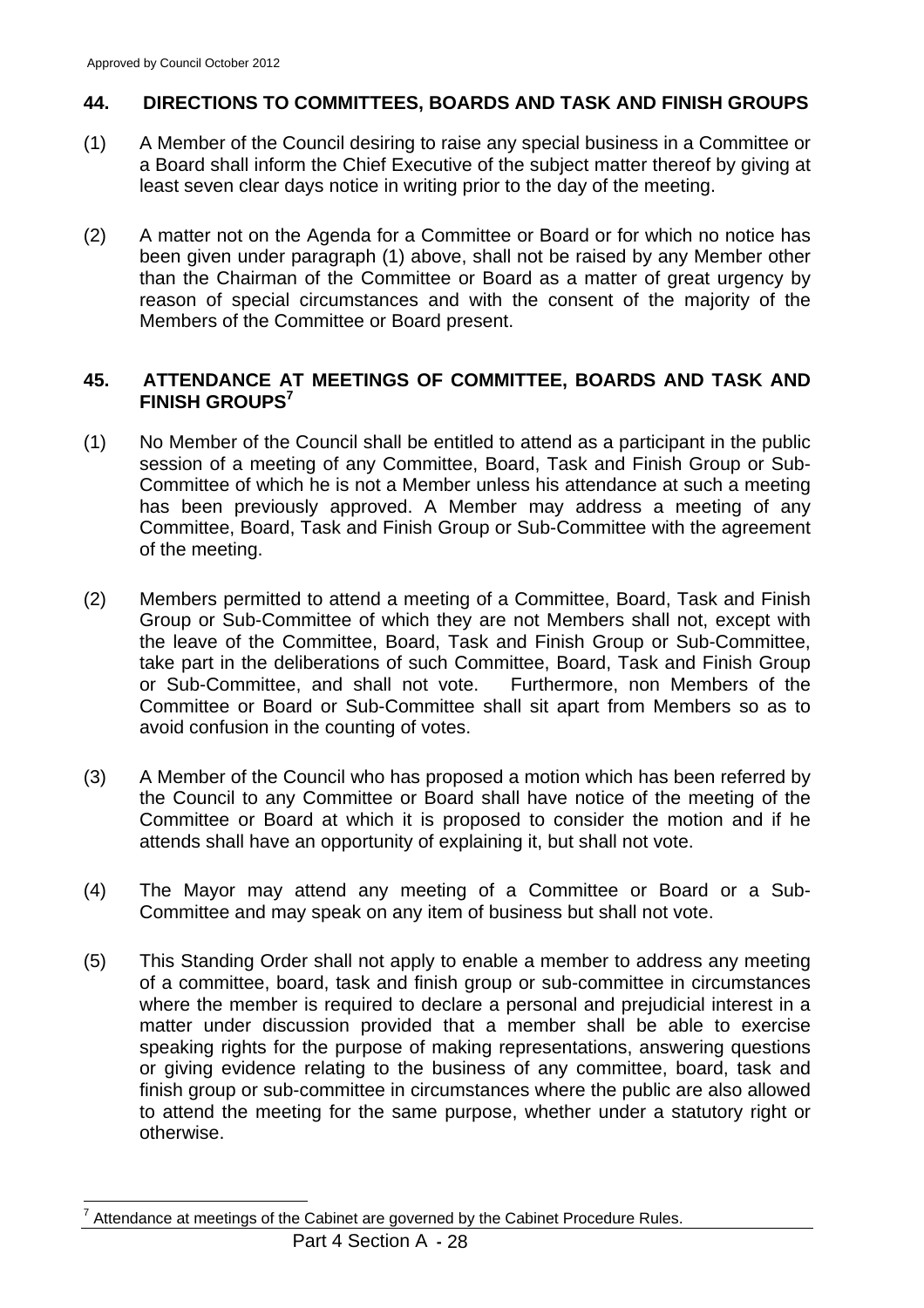## **46. APPOINTMENT OF CHIEF OFFICERS**

Appointments of Chief Officers shall be in accordance with Standing Order 47 and the procedures and protocols approved by the Council for that purpose.

## **47. STAFF**

(1) In this Standing Order –

"the 1989 Act" means the Local Government and Housing Act 1989;

"the 2000 Act" means the Local Government Act 2000;

"disciplinary action" has the same meaning as in the Local Authorities (Standing Orders) (England) Regulations 2001;

 "Cabinet" and Leader of the Council shall have the same meaning as "executive" and executive leader" in Part II of the 2000 Act;

""member of staff" means a person appointed to or holding a paid office or employment under the Council; and

"proper officer" means an officer appointed by the Council for the purposes of the provisions in this Part.

- (2) Subject to paragraphs (3) and (7), the function of appointment and dismissal of, and taking disciplinary action against, a member of staff of the Council must be discharged, on behalf of the Council, by the officer designated under section 4(1) of the 1989 Act (designation and reports of head of paid service) as the head of the Council's paid service or by an officer nominated by him.
- (3) Paragraph (2) shall not apply to the appointment or dismissal of, or disciplinary action<sup>8</sup> against-
	- (a) the officer designated as the head of the Council's paid service;
	- (b) a statutory chief officer within the meaning of section 2(6) of the 1989 Act (politically restricted posts);
	- (c) a non-statutory chief officer within the meaning of section 2(7) of the 1989 Act;
	- (d) a deputy chief officer within the meaning of section 2(8) of the 1989 Act; or
	- (e) a person appointed in pursuance of section 9 of the 1989 Act (assistants for political groups).
- (4) (1) Where a committee, sub-committee or officer is discharging, on behalf of the Council, the function of the appointment or dismissal of an officer designated as the head of the Council's paid service, the Council must approve that appointment before an offer of appointment is made to him or, as the case may be, must approve that dismissal before notice of dismissal is given to him.

l 8 See Standing Order 48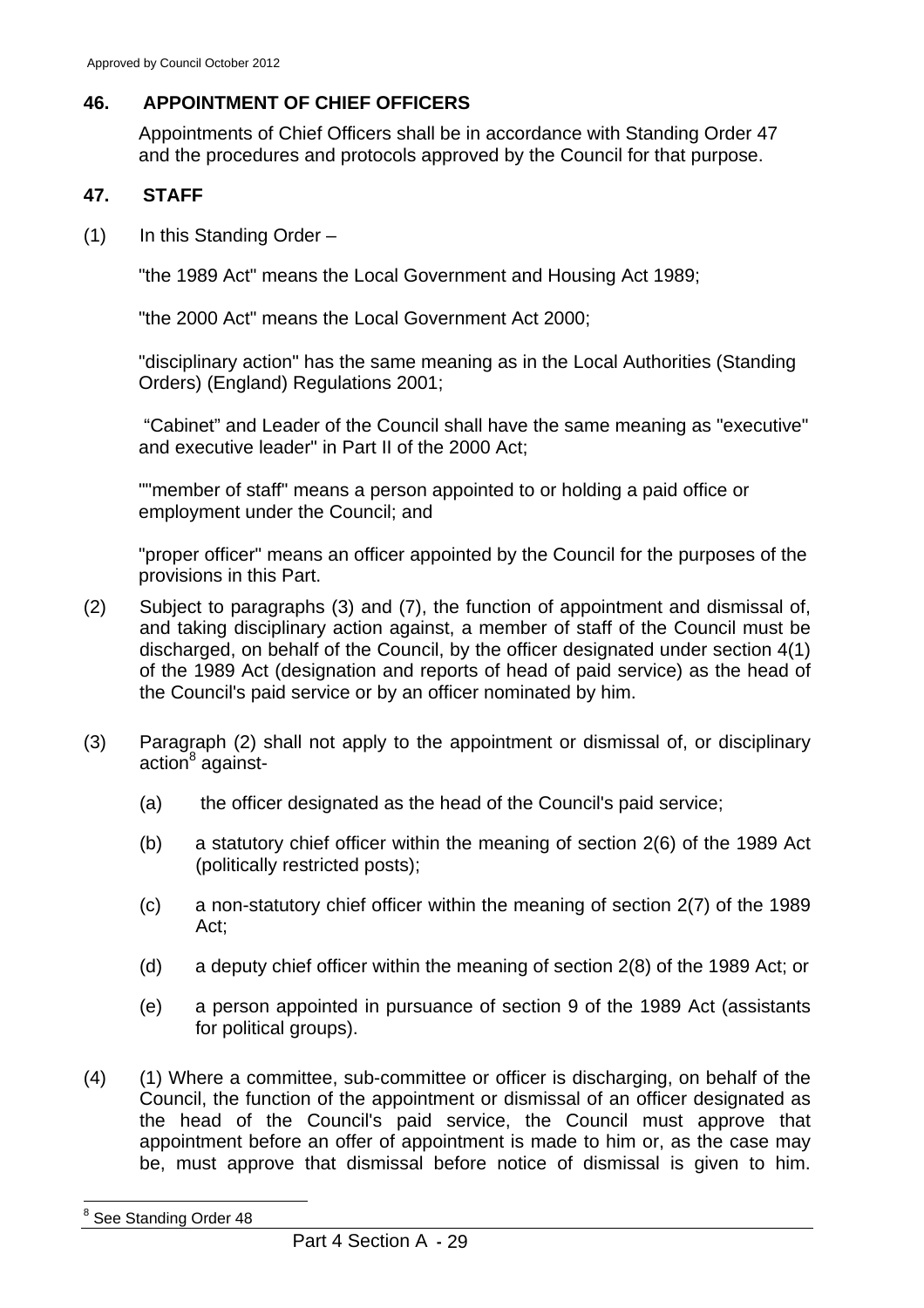(2) Where a committee or a sub-committee of the Council is discharging, on behalf of the Council, the function of the appointment or dismissal of any officer referred to in sub-paragraph (a), (b), (c) or (d) of paragraph 3, at least one member of the Cabinet must be a member of that committee or sub-committee.

- (5) (1) In this paragraph, "appointor" means, in relation to the appointment of a person as an officer of the Council, the Council or, where a committee, subcommittee or officer is discharging the function of appointment on behalf of the Council, that committee, sub-committee or officer, as the case may be.
	- (2) An offer of an appointment as an officer referred to in sub-paragraph (a), (b), (c) or (d) of paragraph 3 must not be made by the appointor until –
	- (a) the appointor has notified the proper officer of the name of the person to whom the appointor wishes to make the offer and any other particulars which the appointor considers are relevant to the appointment
	- (b) the proper officer has notified every member of the Cabinet of the Council  $of -$ 
		- (i) the name of the person to whom the appointor wishes to make the offer;
		- (ii) any other particulars relevant to the appointment which the appointor has notified to the proper officer; and
		- (iii) the period within which any objection to the making of the offer is to be made by the Leader of the Council on behalf of the Cabinet to the proper officer; and
	- (c) either
		- (i) the Leader of the Council has, within the period specified in the notice under sub-paragraph (b)(iii), notified the appointor that neither he nor any other member of the Cabinet has any objection to the making of the offer;
		- (ii) the proper officer has notified the appointor that no objection was received by him within that period from the Leader of the Council; or
		- (iii) the appointor is satisfied that any objection received from the Leader of the Council within that period is not material or is not wellfounded.
- (6) (1) In this paragraph, "dismissor" means, in relation to the dismissal of an officer of the Council, the Council or, where a committee, sub-committee or another officer is discharging the function of dismissal on behalf of the Council, that committee, sub-committee or other officer, as the case may be.

(2) Notice of the dismissal of an officer referred to in sub-paragraph (a), (b), (c) or (d) of paragraph 3 must not be given by the dismissor until –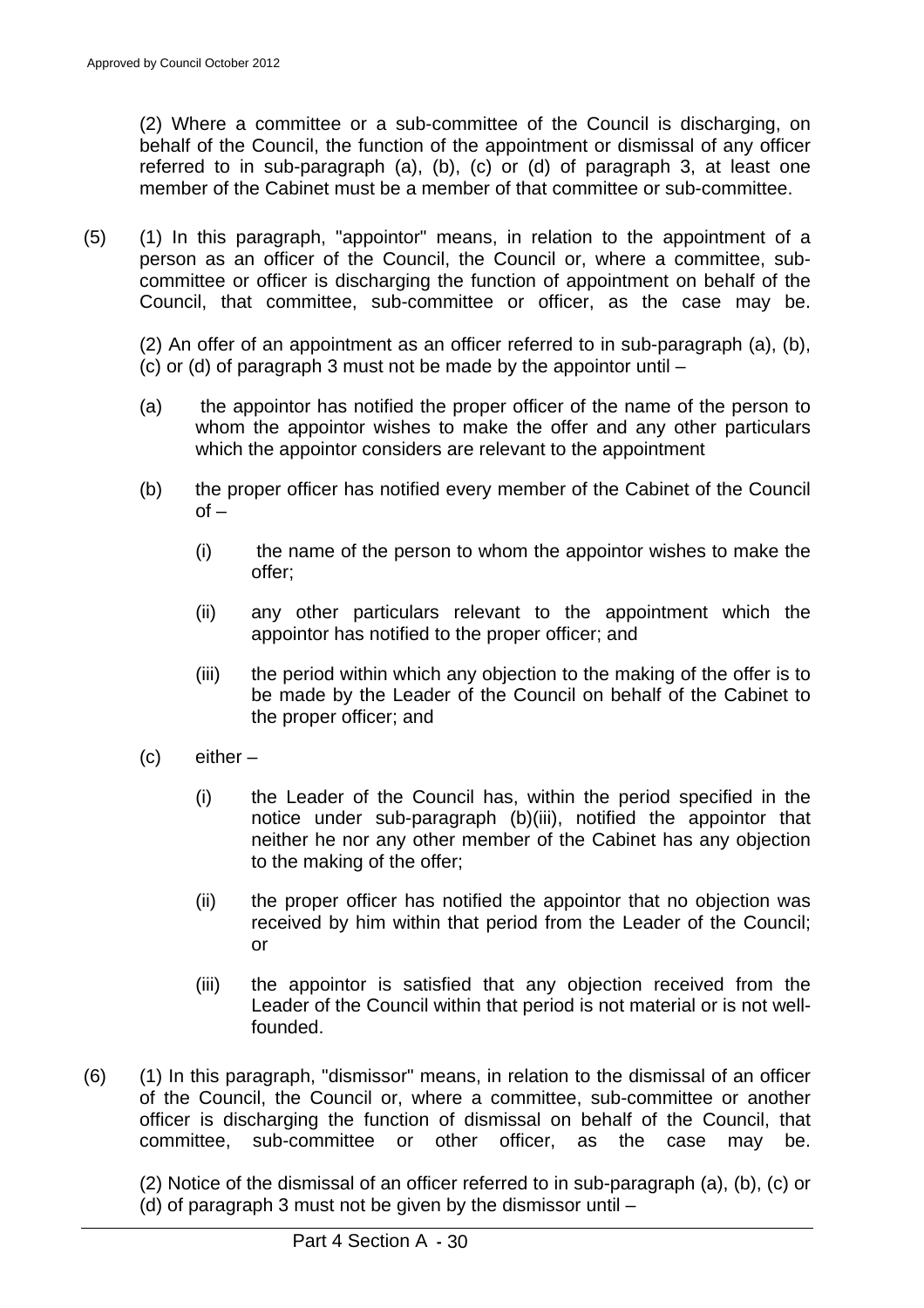- (a) the dismissor has notified the proper officer of the name of the person who the dismissor wishes to dismiss and any other particulars which the dismissor considers are relevant to the dismissal;
- (b) the proper officer has notified every member of the Cabinet of the Council  $of -$ 
	- (i) the name of the person who the dismissor wishes to dismiss;
	- (ii) any other particulars relevant to the dismissal which the dismissor has notified to the proper officer; and
	- (iii) the period within which any objection to the dismissal is to be made by the Leader of the Council on behalf of the Cabinet to the proper officer; and
- (c) either
	- (i) the Leader of the Council has, within the period specified in the notice under sub-paragraph (b)(iii), notified the dismissor that neither he nor any other member of the Cabinet has any objection to the dismissal;
	- (ii) the proper officer has notified the dismissor that no objection was received by him within that period from the Leader of the Council; or

the dismissor is satisfied that any objection received from the Leader of the Council within that period is not material or is not well-founded.

- (7) Nothing in paragraph (2) shall prevent a person from serving as a member of any committee or sub-committee established by the Council to consider an appeal by:
	- (a) another person against any decision relating to the appointment of that other person as a member of staff of the Council; or
	- (b) a member of staff of the Council against any decision relating to the dismissal of, or taking disciplinary action against, that member of staff.

## **48. DISCIPLINARY ACTION**

(1) No disciplinary action (within the meaning of the Local Authorities (Standing Orders) (England) Regulations 2001 in respect of the head of the Council's paid service designated under Section 4(1) of the Local Government and Housing Act 1989 ("the 1989 Act") (unless he is also a council manager of the Council), its monitoring officer designated under Section 5(1) of the 1989 Act or its chief finance officer designated as having responsibility under section 151 of the Local Government Act 1972 or section, except action described in paragraph (2) (which relates to suspension for the purpose of investigating alleged misconduct), may be taken by the Council, or by a committee, a sub-committee, a joint committee on which the Council is represented or any other person acting on behalf of the Council, other than in accordance with a recommendation in a report made by a designated independent person under regulation 7 of the Local Authorities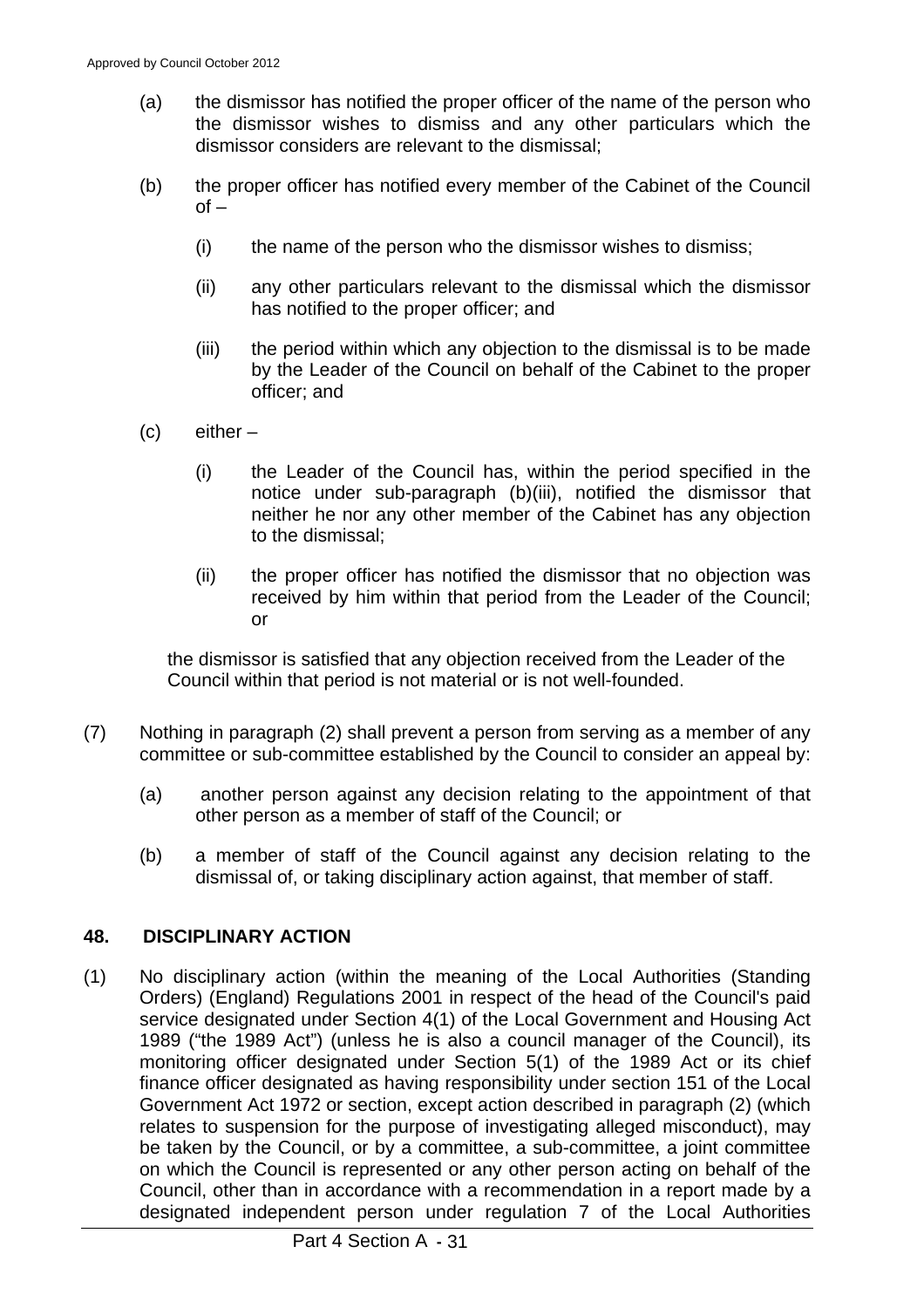(Standing Orders) (England) Regulations 2001 (investigation of alleged misconduct).

(2) The action mentioned in paragraph (1) is suspension of the officer for the purpose of investigating the alleged misconduct occasioning the action; and any such suspension must be on full pay and terminate no later than the expiry of two months beginning on the day on which the suspension takes effect.

#### **49. VARIATION AND REVOCATION OF STANDING ORDERS**

Any motion to change these Standing Orders shall, when proposed and seconded, stand adjourned without discussion, to receive the advice of the Solicitor to the Council and Monitoring Officer at the next ordinary meeting of the Governance Committee.

#### **50. SUSPENSION OF STANDING ORDERS**

- (1) Subject to paragraph (2) below, any of the preceding Standing Orders may be suspended so far as regards any specific business at the meeting where its suspension is moved, and two-thirds of the Members present and voting support the motion to suspend.
- (2) A motion to suspend Standing Orders can be moved under Standing Order No.7 - that is without notice of motion given in pursuance of Standing Order No.6 where there is one-half of the whole number of the Members of the Council present (26 Members).
- (3) Where a Committee or the Leader of the Council recommends the suspension of a Standing Order in its Report to the Council such Standing Order shall be suspended on the adoption of the recommendation.

#### **51. INTERPRETATION OF STANDING ORDERS**

- (1) The Mayor's decision on the construction of these Standing Orders and on any question of Order not provided for by these Standing Orders shall be final.
- (2) A reference to "working days" means any day which is not a Saturday, a Sunday, Christmas Eve, Christmas Day, Maundy Thursday, Good Friday, a bank holiday in England or a day appointed for public thanksgiving or mourning.
- (3) A reference to "clear days" shall mean ordinary days including the "working days as defined in (2) above.
- (4) In these Rules of Procedure (Standing Orders), unless the contrary intention appears, words importing the masculine gender include the feminine.
- (5) A reference to a "Board" shall be a reference to an Overview and Scrutiny Board.